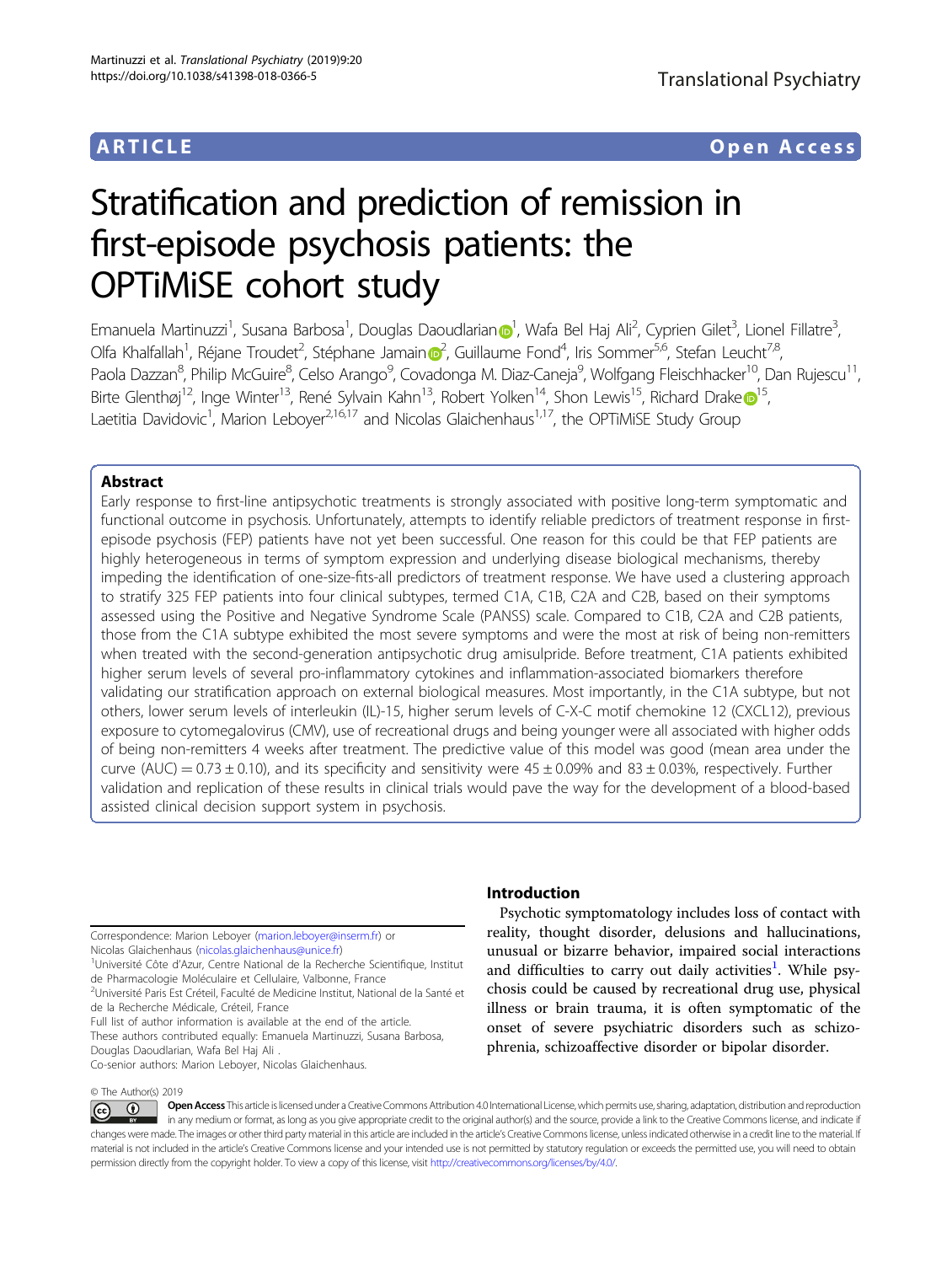According to current guidelines, first-line treatments of psychosis involve the use of the minimum effective dose of second-generation antipsychotics whenever possible. Whatever criteria are used to assess response to treatment, responses are highly heterogeneous. While 25–30% of first-episode psychosis (FEP) patients fully respond, a majority respond partially or not at all, and are therefore switched to second-line treatments<sup>[2](#page-10-0)</sup>. As early response to treatment is one of the main factors associated with improved long-term prognosis<sup>[3](#page-11-0)–[5](#page-11-0)</sup>, identifying predictors of treatment response in FEP patients is an important issue in the field<sup>[6](#page-11-0)</sup>. Response to treatment could be assessed either using predefined cutoffs in the percentage of reduction of baseline scores on a psychopathology rating scale<sup>[7](#page-11-0)</sup>, or by measuring the proportion of patients meeting remission criteria. According to the definition proposed by the Remission in Schizophrenia Working Group (RSWG), remission can be defined by an absolute threshold of severity of symptoms in three dimensions: reality distortion, disorganization and negative symp-toms<sup>[8](#page-11-0)</sup>. Using this consensus definition, it was found that global functioning in the year before admission, the total score of the Strauss Carpenter Prognostic Scale and the Positive and Negative Syndrome Scale (PANSS) negative sub-score at admission were all predictive of symptom remission in cohorts of schizophrenia inpatients<sup>[9,10](#page-11-0)</sup>. Despite these latter studies, clinicians still lack reliable predictors of remission in FEP patients.

Several environmental risk factors for psychosis have been identified<sup>11</sup> including autoimmune disorders<sup>12</sup> and infec-tion with Toxoplasma gondii<sup>[13](#page-11-0)</sup>, cytomegalovirus (CMV)<sup>14</sup> and herpes simplex virus (HSV) type  $1^{15}$ . Meta-analyses have shown that drug-naive FEP patients exhibit altered serum levels of various cytokines compared to healthy individuals $16-18$  $16-18$ . Since these data suggested a possible link between immune dysregulation and psychosis, it was proposed that serum levels of cytokines, chemokines and biomarkers of inflammation could predict early response to treatment<sup>6</sup>. However, antipsychotic treatments could impact cytokine levels including those of interleukin (IL)- 1β, interferon (IFN)-γ, IL-12 and tumor necrosis factor (TNF)- $\alpha^{19-23}$  $\alpha^{19-23}$  $\alpha^{19-23}$  $\alpha^{19-23}$  $\alpha^{19-23}$ . Therefore, the predictive value of serum biomarkers should be ideally assessed in minimally treated or untreated FEP patients, which is a challenge because of the difficulty to enroll these patients in clinical trials. This may be the reason for which only a few studies have investigated the association between baseline levels of peripheral biomarkers and remission in FEP patients. To identify biological predictors of remission in FEP patients, we have analyzed clinical data and biological samples from the multinational, multi-centered, randomized, doubleblind "Optimization of Treatment and Management of Schizophrenia in Europe (OPTiMiSE)" study in which FEP patients were clinically assessed before and after 4 weeks of treatment with the second-generation antipsychotic amisulpride<sup>24</sup>. Our results demonstrate that serum levels of immune-related proteins before treatment combined with a few clinical variables could predict remission in at least a subtype of FEP patients.

# Materials and methods Patients

The OPTiMiSE study was conducted in 27 general hospitals and clinics in 14 European countries, Israel and Australia (Clinicaltrials.gov identifier is NCT01248195). FEP patients based on the EUFEST (European First Epi-sode Schizophrenia Trial) study definition<sup>[25](#page-11-0)</sup> were recruited between May 2011 and April 2016 at the participating centers from nearby healthcare facilities. Eligible patients were aged 18–40 years and met criteria of the Diagnostic and Statistical Manual of Mental Disorders (4th edition) for schizophrenia, schizophreniform disorder or schizoaffective disorder. A total of 479 patients signed informed consent. Diagnoses were confirmed by the Mini International Neuropsychiatric Interview plus. Patients were excluded if more than 2 years had passed since the start of the FEP; if any antipsychotic drug had been used for more than 2 weeks in the previous year and/or for a total of 6-week lifetime; if patients had a known intolerance to one of the study drugs; if patients met any of the contraindications for any of the study drugs; if patients were coercively treated and/or represented by a legal guardian or under legal custody; or if patients were pregnant or breast feeding. Patients were required to provide written informed consent.

# Patient clinical assessment and primary outcome

A screening visit was conducted during which eligibility was assessed. Baseline data were obtained regarding demographics, diagnoses, current treatments and psychopathology: PANSS total score and sub-scores, overall severity of symptoms assessed using the Clinical Global Impression (CGI) scale<sup>26</sup>, depression assessed using the Calgary Depression Scale for Schizophrenia  $(CDSS)^{27}$  $(CDSS)^{27}$  $(CDSS)^{27}$  and social functioning assessed using the Personal and Social Performance Scale (PSP)<sup>[28](#page-11-0)</sup>. Recreational drug use was also assessed. Data were collected at baseline and 4–5 weeks later.

All patients were treated for 4 weeks with up to 800 mg/ day amisulpride in an open design. The primary outcome was symptomatic remission according to the criteria of Andreasen et al.<sup>[8](#page-11-0)</sup>: a score of  $\leq$ 3 (on a scale ranging from 1 to 7) simultaneously on 8 PANSS items: P1, P2, P3, N1, N4, N6, G5 and G9.

# Blood samples

Peripheral blood samples were obtained from fasting subjects between 7:00 am and 9:00 am. Five milliliters of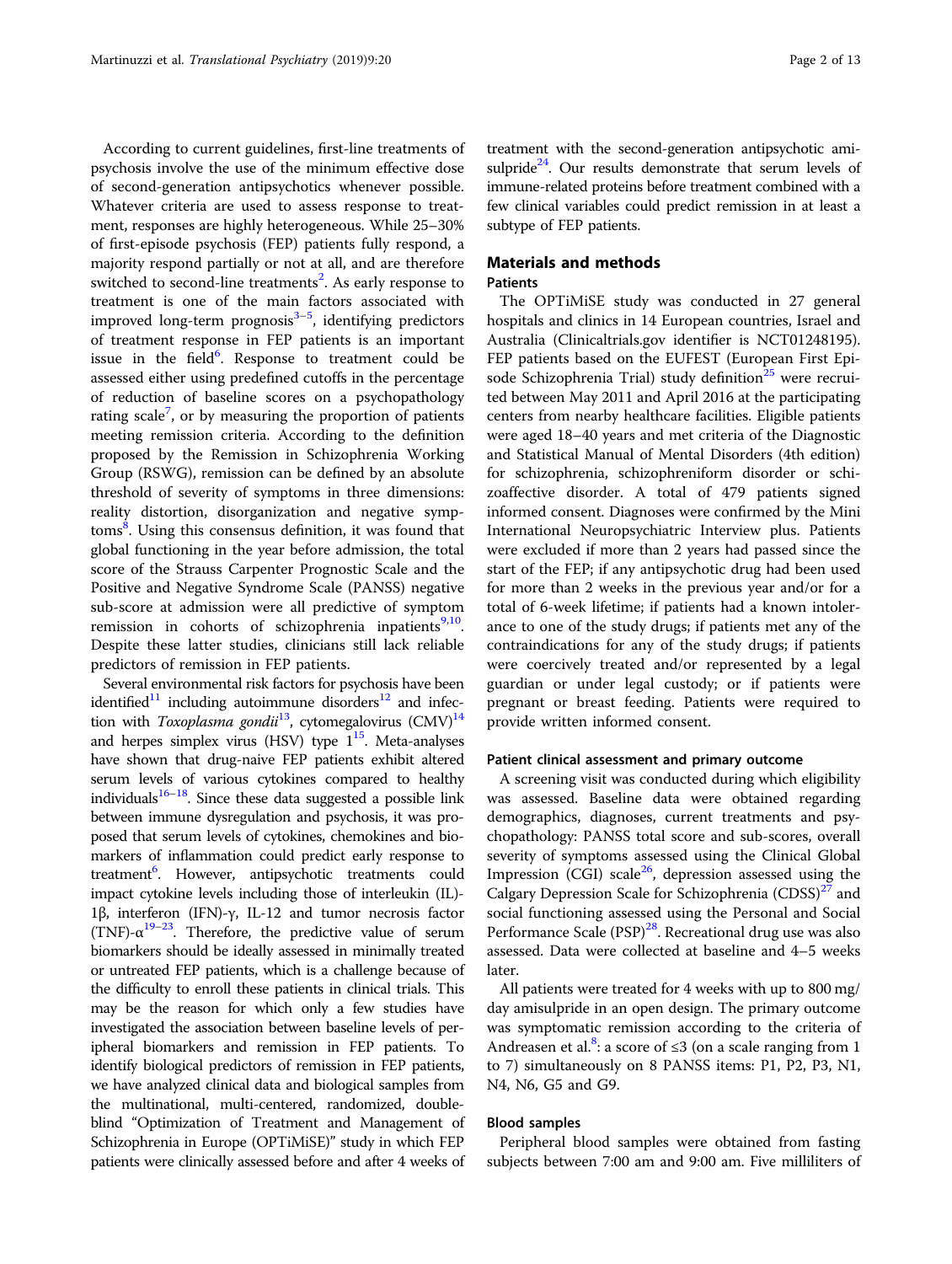peripheral blood were drawn by venipuncture into serum Vacutainer tubes. For the serum collection, the blood was allowed to clot for 1 h before centrifugation  $(1500 \times g,$ 10 min). The serum and plasma samples were stored in 0.5 ml aliquots at −80 °C. For measuring protein and antibody levels, serum samples were thawed on ice, and 50 µl aliquots were prepared and stored at −80 °C.

# Immunoassay

Serum levels of IL-1α, IL-1β, IL-2, IL-4, IL-5, IL-6, IL-7, IL-8, IL-10, IL-12p40, IL- 12p70, IL-13, IL-15, IL-16 IL-17, IL-18, IL-21, IL-23, IL-27, IFN-γ, chemokines (C-C motif chemokine ligand (CCL)-2, CCL3, CCL4, CCL11, CCL13, CCL17, CCL19, CCL20, CCL22, CCL26, CCL27, and C-X3-C motif chemokine ligand (CX3CL)-1, CXCL10, CXCL11, CXCL12), TNF-α, TNF-β, granulocyte macrophage-colony stimulating factor, vascular endothelial growth factor (VEGF), C reactive protein (CRP), serum amyloid A protein (SAA), soluble intercellular adhesion molecule 1 (sICAM-1) and soluble vascular adhesion molecule 1 (sVCAM-1) were measured using the Pro-inflammatory Panel 1, Cytokine Panel 1, Chemokine Panel 1, Th17 Panel 1 and Vascular Injury Panel 2 v-PLEX® kits (MSD). All assays were performed according to the manufacturer's instructions. The data were acquired on the V-PLEX® Sector Imager 2400 plate reader and analyzed using the Discovery Workbench 3.0 software (MSD). The standard curves for each cytokine were generated using the premixed lyophilized standards provided in the kits. Serial twofold dilutions of the standards were run to generate a 13-standard concentration set, and the diluent alone was used as a blank. The cytokine concentrations were determined from the standard curve using a 4-parameter logistic curve fit to transform the mean light intensities into concentrations. The lower limit of detection (LLOD) was determined for each cytokine and for each plate as the signal recorded for the blank plus 2 standard deviations (SDs).

# Serology

We measured plasma immunoglobulin G (IgG) antibodies reacting to HSV type 1, CMV and T. gondii using previously described immunoassay methods<sup>[29](#page-11-0)</sup>. Diluted plasma was applied to antigens immobilized on the wells of microtiter plates and bound antibodies were quantified by means of reaction with enzyme-labeled anti-human IgG and the corresponding substrate. Reagents and assay kits for anti-HSV-1 were obtained from Focus Laboratories (USA). Anti-CMV and anti-Toxoplasma antibodies were obtained from IBL Laboratories (Germany). Results were obtained as quantitative values determined by comparison of the level of reactivity to standards run with each assay, as well as qualitative results listed as "positive" or "negative".

# Statistical analysis

In univariate analysis, Mann–Whitney–Wilcoxon tests were performed to assess statistical significance of non-Gaussian distributed data. To develop a predictive model for remission we used the elastic net, which is a regularized regression model, i.e., general linear model with penalties to avoid extreme parameters that could cause overfitting $30$ . Elastic net is also a method of selection of variables that addresses the issue of multicollinearity that arises in our dataset because cytokines and chemokines are not independent of each other. To minimize variation across testing datasets, we repeated fivefold crossvalidation 100 times with independent random dataset partitions to optimize stability<sup>[31](#page-11-0)</sup>. We tuned the hyperparameters  $\alpha$  and  $\lambda$  10 times for each partition via fivefold cross-validation with the optimal tuning parameter values chosen to maximize the area under the receiver operating characteristics (ROC) curve  $(AUC)^{32}$ . Weighted odds ratios (ORs) were calculated using the proportion of drawings in which the variable was selected as a weight. All statistical analyses were performed using the R software packages Stats<sup>33</sup>, Caret<sup>34</sup>, Glmnet<sup>35</sup>, pROC<sup>36</sup> and eNetXplorer<sup>37</sup>

# Unsupervised statistical classification

To stratify  $m$  patients into  $k$  clusters based on their PANSS scores (*d* items per patient), we prepared a matrix X with one patient per line and one PANSS item per column (Supplementary Figure 1). Our objective was to find a matrix Y of labels. We thus tried to solve an optimization problem for finding a space which discriminated clusters based on a limited number of weighted PANSS items. The output was a W (weight) matrix with  $k$  columns and d lines computing the weight of each PANSS item. We achieved this goal using an alternating minimization procedure on Y and W in which we tried to minimize the Frobenius norm<sup>[38](#page-11-0)</sup>.

# Results

# Soluble serum biomarkers did not predict remission in non-stratified FEP patients

A total of 479 patients were included in the OPTiMiSE clinical trial. Out of the 446 patients in the intention-totreat sample, 371 completed amisulpride treatment. Among those, 325 had serum samples collected before the study treatment was initiated and were included in the present study (Table [1](#page-3-0)). Clinical assessment 3-4 weeks after treatment initiation revealed that 68.6% of the patients were in symptomatic remission $39$  according to the consensus definition<sup>[8](#page-11-0)</sup>. As a first attempt to identify biomarkers that could predict remission, we analyzed serum samples for 43 interleukins, chemokines and biomarkers of inflammation. Among these proteins, 8 were below the LLOD in more than 10% of the samples and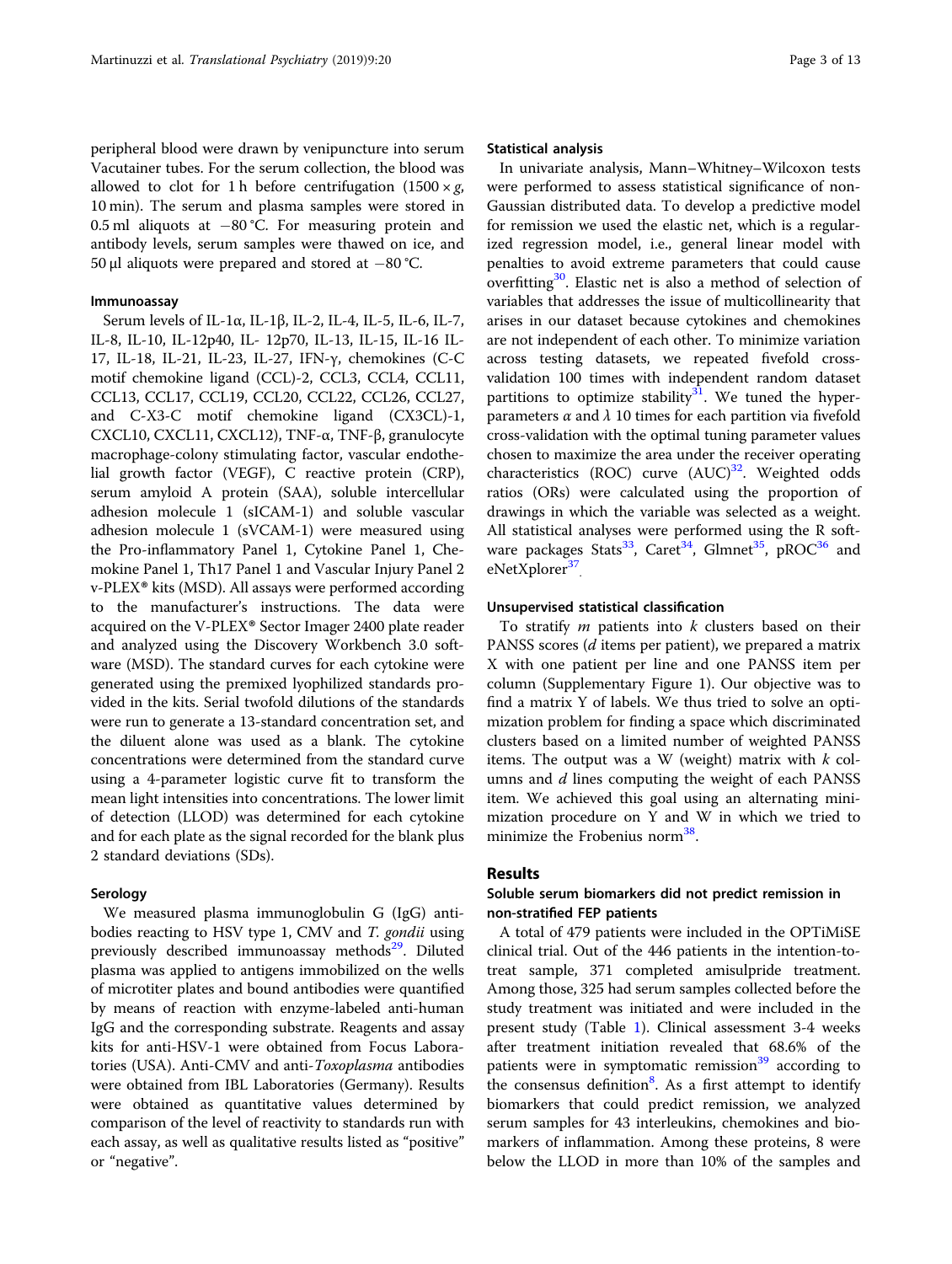|                             |                 | Study sample as a whole |                  | <b>Patient subsets</b> |                 |                 |                 |
|-----------------------------|-----------------|-------------------------|------------------|------------------------|-----------------|-----------------|-----------------|
|                             | All             | <b>Non-remitters</b>    | <b>Remitters</b> | C <sub>1</sub> A       | C1B             | C2A             | C2B             |
| Number of patients          | 325             | 102                     | 223              | 97                     | 62              | 95              | 71              |
| Male (%)                    | 70.2%           | 73.5%                   | 68.6%            | 63.9%                  | 83.9%           | 63.4%           | 75.3%           |
| Age (years)                 | $26.2 \pm 6.2$  | $25.0 \pm 5.6$          | $28.8 \pm 6.4$   | $25.9 \pm 5.9$         | $25.6 \pm 5.6$  | $27.0 \pm 7.0$  | $26.2 \pm 6.0$  |
| BMI ( $kg/m2$ )             | $23.3 \pm 4.2$  | $23.5 \pm 4.5$          | $23.2 \pm 4.1$   | $23.3 \pm 4.0$         | $23.8 \pm 3.8$  | $23.2 \pm 4.5$  | $23.0 \pm 4.5$  |
| Waist circumference (cm)    | $83.2 \pm 11.8$ | $84.6 \pm 11.6$         | $82.6 \pm 11.9$  | $83.2 \pm 11.8$        | $85.2 \pm 11.6$ | $82.3 \pm 12.2$ | $82.8 \pm 10.3$ |
| PPANSS                      | $19.8 \pm 5.7$  | $21.4 \pm 5.4$          | $19.1 \pm 7.7$   | $24.6 \pm 4.1$         | $17.2 \pm 4.3$  | $21.3 \pm 4.1$  | $14.0 \pm 3.3$  |
| <b>NPANSS</b>               | $19.6 \pm 7.1$  | $22.5 \pm 7.2$          | $18.3 \pm 6.7$   | $25.7 \pm 5.0$         | $24.9 \pm 3.9$  | $14.5 \pm 4.0$  | $13.5 \pm 4.0$  |
| <b>GPANSS</b>               | $38.2 \pm 9.8$  | $40.6 \pm 8.8$          | $37.0 \pm 10.0$  | $47.8 \pm 6.8$         | $37.5 \pm 7.0$  | $36.9 \pm 6.3$  | $27.6 \pm 5.9$  |
| PANSS total                 | $77.6 \pm 19.0$ | $84.5 \pm 16.7$         | $74.4 \pm 19.6$  | $98.1 \pm 12.6$        | $79.7 \pm 9.8$  | $72.6 \pm 9.8$  | $55.0 \pm 9.6$  |
| <b>CDSS</b>                 | $13.2 \pm 4.8$  | $13.2 \pm 5.0$          | $13.2 \pm 4.7$   | $14.1 \pm 5.5$         | $13.0 \pm 4.8$  | $13.7 \pm 4.7$  | $11.6 \pm 3.3$  |
| <b>PSP</b>                  | $48.9 \pm 15.2$ | $45.5 \pm 15.6$         | $50.5 \pm 14.8$  | $45.0 \pm 13.2$        | $44.9 \pm 15.3$ | $47.6 \pm 14.1$ | $59.2 \pm 14.4$ |
| Recreational drug use       | 48.9%           | 48.0%                   | 49.3%            | 39.2%                  | 38.7%           | 53.8%           | 64.4%           |
| Seropositivity to T. gondii | 23.7%           | 30.2%                   | 20.8%            | 30.9%                  | 23.7%           | 17.4%           | 22.4%           |
| Seropositivity to CMV       | 56.1%           | 56.3%                   | 56.0%            | 60.6%                  | 45.8%           | 60.9%           | 52.2%           |
| Seropositivity to HSV-1     | 58.0%           | 56.3%                   | 58.8%            | 63.8%                  | 44.1%           | 64.1%           | 53.7%           |
| Remitters                   | 68.60%          | 0.00%                   | 100.00%          | 57.70%                 | 54.80%          | 61.30%          | 90.40%          |

# <span id="page-3-0"></span>Table 1 Patient clinical characteristics

The total number of patients, proportion of males, age (mean ± SEM), BMI (mean ± SEM), waist circumference (mean ± SEM) and clinical scores (mean ± SEM) before treatment are indicated in the study sample as a whole (all patients, non-remitters and remitters), and in the indicated subtypes. The proportion (%) of patients reporting recreational drug use, test seropositive for the indicated pathogens, or identified as remitters after 4 weeks of treatment with amisulpride are also indicated BMI bone marrow index, PANSS Positive and Negative Syndrome Scale, PPANSS positive PANSS, NPANSS negative PANSS, GPANSS general psychopathology PANSS, CDSS Calgary Depression Scale for Schizophrenia, PSP Personal and Social Performance Scale, CMV cytomegalovirus, HSV-1 herpes simplex virus type 1

were not included in downstream analyses (Supplementary Table 1). In an exploratory analysis, we compared the levels of the 35 remaining proteins in remitters and nonremitters using univariate analysis. After correction for multiple test, none of these 35 proteins was present at different levels in remitters and non-remitters (Supplementary Table 2).

In contrast to univariate methods that assess the differential expression of proteins on a single feature level, multivariate classification methods such as regularized logistic regression allows for establishing a prediction model based on samples with known class outcomes, e.g., remission versus non-remission $40$ . A set of clinical and biological variables with the best joint discriminatory ability to differentiate between classes could be identified, and the resulting prediction model could then be used to predict the class outcomes of new patient samples. As a second attempt to predict remission, we investigated the association between serum protein levels and remission using regularized logistic regression after adjustment for age, gender, body mass index (BMI), waist circumference, use of recreational drugs and seropositivity to T. gondii, CMV and HSV-1. Applying this method to the dataset did not allow for identifying proteins whose serum levels were associated with increased odds of being non-remitters (not shown).

One obvious explanation for this negative result could be that none of the studied serum proteins is relevant for discriminating remitters and non-remitters among FEP patients. Alternatively, the heterogeneity of psychotic disorders in terms of symptomatology and likely etiology and pathophysiology may impede the identification of underlying remission predictors in a general population of FEP patients. To overcome this issue, we sought to stratify FEP patients based on their individual symptomatology assessed using the PANSS instrument<sup>41</sup>.

# Patient clustering

We sought to stratify patients in clusters in which patients within one cluster would be more similar (cohesion) than patients in the others (separation). We applied a two-step hierarchical unsupervised clustering method to a dataset consisting of the 30 individual PANSS scores of the 325 patients in the OPTiMiSE study sample, therefore resulting in four clusters: C1A and C1B, and C2A and C2B. We compared two methods for data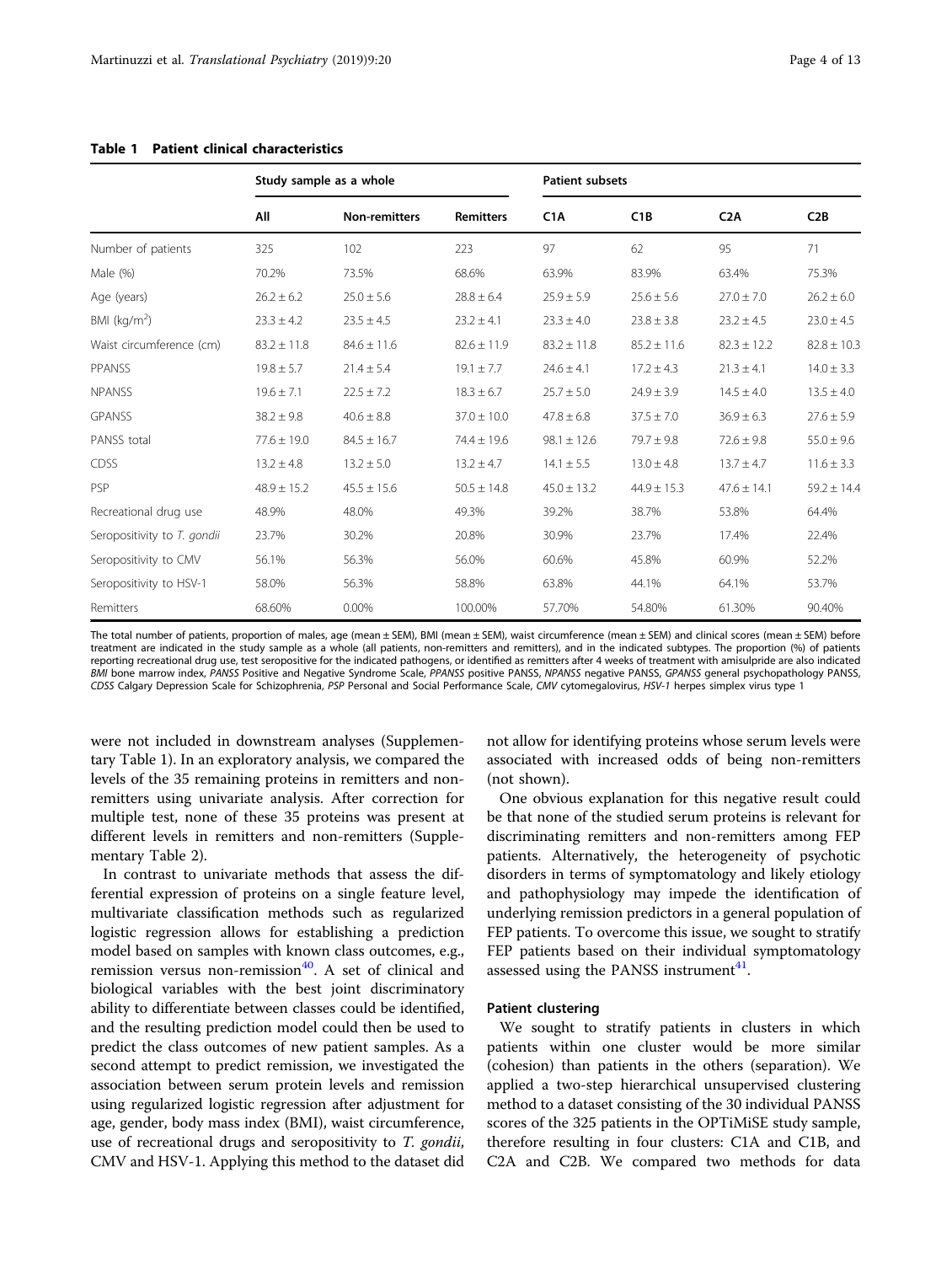<span id="page-4-0"></span>

clustering: principal component analysis (PCA)-Kmeans[42](#page-11-0) that is a popular method for cluster analysis, and K-sparse\* that is a modified version of K-sparse<sup>[38](#page-11-0)</sup>. While both methods were successful at stratifying the 325 patients of the OPTiMiSE study sample, K-sparse\* outperformed PCA-K-means as demonstrated by both a higher mean silhouette value (0.76 compared to 0.43) and t-distributed stochastic neighbor embedding (t-SNE) graphical representations (Fig. 1a). We therefore selected K-sparse\* for data clustering. First-level classification using K-sparse\* identified two subtypes: C1 ( $n = 159$ ) and C2 ( $n = 166$ ). K-sparse\* selected nine items that discriminated C1 and C2 patients, among which five belonged to the negative PANSS sub-scale (NPANSS) and four to the general psychopathology PANSS sub-scale (GPANSS) (Supplementary Table 3). Second-level classification identified four subtypes: C1A ( $n = 97$ ) and C1B  $(n = 62)$  on one hand, and C2A  $(n = 95)$  and C2B  $(n = 71)$ on the other. K-sparse\* selected eight PANSS items for discriminating C1A from C1B patients, among which four belonged to the positive PANSS (PPANSS) sub-scale and four to the GPANSS sub-scale (Supplementary Table 3). K-sparse\* selected seven PANSS items for discriminating C2A from C2B patients, among which three belonged to the PPANSS sub-scale and four to the GPANSS sub-scale (Supplementary Table 3). In agreement with the nature and the weight of the PANSS items selected by K-sparse\*, C1A and C1B patients exhibited more severe negative and general psychopathology symptoms compared to C2A and C2B patients respectively (Table [1\)](#page-3-0). C1A and C2A patients exhibited more prominent positive and general psychopathology symptoms compared to C1B and C2B patients respectively (Table [1\)](#page-3-0). Compared to other patients from the study sample, those from the C1A subtype exhibited more severe symptoms in the positive, negative and general psychopathology dimensions (Table [2](#page-5-0), Fig. 1c). C1A patients also exhibited higher clinical scores as measured by the CGI and the CDSS and showed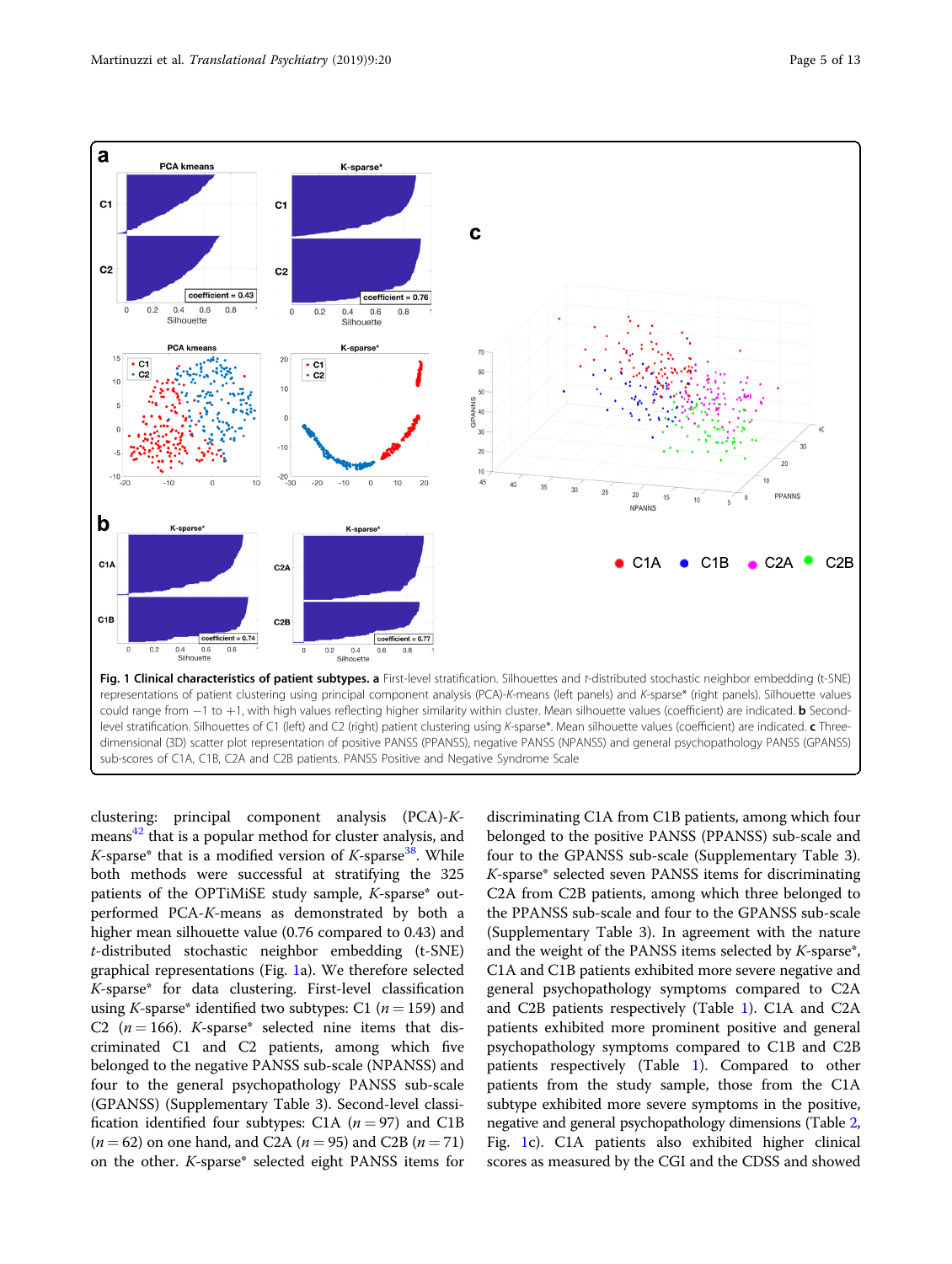<span id="page-5-0"></span>

| Clinical scores | C1A versus others                                                                                                                                                                                                                                                                                                                                                                                                           |                  |         | C1B versus others |                  |         | C <sub>2</sub> A versus others |                   |         | C <sub>2</sub> B versus others |                  |         |
|-----------------|-----------------------------------------------------------------------------------------------------------------------------------------------------------------------------------------------------------------------------------------------------------------------------------------------------------------------------------------------------------------------------------------------------------------------------|------------------|---------|-------------------|------------------|---------|--------------------------------|-------------------|---------|--------------------------------|------------------|---------|
|                 | ຸ<br>ວົ                                                                                                                                                                                                                                                                                                                                                                                                                     | <b>Others</b>    | P value | ە<br>ت            | <b>Others</b>    | P value | อี                             | <b>Others</b>     | P value | បឹ                             | <b>Others</b>    | P value |
| PPANSS          | $24.56 \pm 0.42$                                                                                                                                                                                                                                                                                                                                                                                                            | $17.84 \pm 0.33$ | 0.0001  | $17.21 \pm 0.55$  | $20.46 \pm 0.36$ | 0.0001  | $21.29 \pm 0.43$               | $19.26 \pm 0.40$  | 0.002   | $13.97 \pm 0.38$               | $21.54 \pm 0.32$ | 0.0001  |
| <b>NPANSS</b>   | $25.72 \pm 0.50$                                                                                                                                                                                                                                                                                                                                                                                                            | $17.00 \pm 0.42$ | 0.0001  | $24.92 \pm 0.49$  | $18.35 \pm 0.44$ | 0.000   | $14.48 \pm 0.42$               | $21.66 \pm 0.47$  | 0.0001  | $13.49 \pm 0.47$               | $21.38 \pm 0.43$ | 0.000   |
| <b>GPANSS</b>   | 47.77 ± 0.69                                                                                                                                                                                                                                                                                                                                                                                                                | $34.06 \pm 0.51$ | 0.0001  | $37.52 \pm 0.89$  | $38.3 \pm 0.64$  | 0.52    | $36.86 \pm 0.65$               | $38.67 \pm 0.71$  | 0.14    | $27.55 \pm 0.69$               | $41.22 \pm 0.53$ | 0.0001  |
| PANSS total     | $98.05 \pm 1.27$                                                                                                                                                                                                                                                                                                                                                                                                            | $68.9 \pm 0.92$  | 0.0001  | 79.65 ± 1.25      | $77.12 \pm 1.27$ | 0.18    | $72.63 \pm 1.01$               | 79.59 ± 1.40      | 0.00    | $55.01 \pm 1.12$               | 84.14 ± 0.99     | 0.000   |
| 9g              | $44.98 \pm 1.35$                                                                                                                                                                                                                                                                                                                                                                                                            | $50.6 \pm 1.05$  | 0.001   | $44.90 \pm 2.0$   | 49.61 ± 0.94     | 0.03    | 47.56 ± 1.48                   | 49.44 ± 1.04      | 0.47    | $59.24 \pm 1.71$               | $45.91 \pm 0.90$ | &0.000  |
| g               | $5.98 \pm 0.07$                                                                                                                                                                                                                                                                                                                                                                                                             | $5.23 \pm 0.06$  | 0.0001  | $5.52 \pm 0.11$   | $5.443 \pm 0.06$ | 0.69    | $5.63 \pm 0.08$                | $5.39 \pm 0.07$   | 0.05    | $4.472 \pm 0.09$               | $5.738 \pm 0.05$ | 50000   |
| Ë               | $14.12 \pm 1.55$                                                                                                                                                                                                                                                                                                                                                                                                            | $12.82 \pm 0.29$ | 0.03    | $13.02 \pm 0.61$  | $13.25 \pm 0.29$ | 0.82    | $13.65. \pm 0.49$              | $13.03. \pm 0.32$ | 0.17    | $11.59 \pm 0.39$               | $13.67 \pm 0.32$ | 0.0003  |
|                 | PANSS Positive Syndrome Scale, PPANSS positive PANSS, NPANSS, negative PANSS, general psychopathology PANSS, CDSS Calgary Depression Scale for Schizophrenia, PSP Personal and Social<br>Data show clinical scores (mean ± SEM) of the indicated patients before treatment as well as the statistical significance of the observed differences measured by the p value<br>Performance Scale, CG/ Clinical Global Impression |                  |         |                   |                  |         |                                |                   |         |                                |                  |         |

Performance Scale, CGI Clinical Global Impression

the worst psychosocial performance/functioning as measured by PSP scale (Table 2). In contrast, C2B patients exhibited less severe symptoms in the positive, negative and general psychopathology dimensions, exhibited lower CGI and CDSS scores and showed the best psychosocial performance/functioning as measured by the PSP scale (Table  $2$ , Fig. [1c](#page-4-0)).

In summary, applying a two-step hierarchical unsupervised classification method to FEP patients identified four patient subtypes characterized by different symptom profiles. C1A patients exhibited the most severe symptoms in all dimensions, and 57.70% of them were remitters after 4-week treatment with amisulpride, compared to 68.6% in the study sample as a whole (Table [1](#page-3-0)). In contrast, C2B patients exhibited less severe symptoms, and 90.4% of them were remitters after 4 weeks of treatment (Table [1](#page-3-0)).

# Validation of the clustering solution

The complexity of deriving clustering solutions makes validation crucial not only to ensure reproducibility but also to confirm that the derived clusters index clinically meaningful variations<sup>43,44</sup>. We first sought to validate our clustering solution using cross-validation, i.e., by first splitting data in a training and a test sample, and then assigning each patient of the test sample to one of the clusters derived from the training sample. Results from 50 independent random drawings showed that our clustering solution was robust with 86.8% to 95.5% of the patients (depending of the cluster) in the test sample being correctly classified (Supplementary Table 4).

As an alternative and complementary approach, we sought to validate our clustering solution on external biological measures, i.e., to investigate whether reducing clinical heterogeneity also reduces biological heterogeneity $45-47$  $45-47$ . To this aim, we searched for serum biomarkers that were present at different levels between clusters. Univariate analysis did not identify serum proteins that distinguished C1B or C2A patients from the others. In contrast, C1A patients exhibited statistically higher levels of IL-7, IL-15, IL-17, IFN-γ, TNF-α, sICAM-1 and sVCAM-1 after correction for multiple test (Table [3\)](#page-6-0). The probability that seven biomarkers or more would have been expressed at statistically higher levels in 97 randomly selected patients (to match the number of C1A patients) compared to the others was  $5.47 \times 10^{-6}$  as estimated by 10,000 successive random drawings (Supplementary Table 5). We also found that C2B patients exhibited lower levels of CXCL12 and higher levels of IL-8. Effect sizes were small to medium  $(0.5 > \text{Cohen's } d)$ coefficient > 0.2) for IFN-γ, IL-7, IL-17, TNF-α, sICAM-1, CXCL12 and sVCAM-1, and medium to high (1.0 > Cohen's  $d$  coefficient > 0.5) for both IL-15 and IL-8. Because the  $K$ -sparse\* clustering approach that we have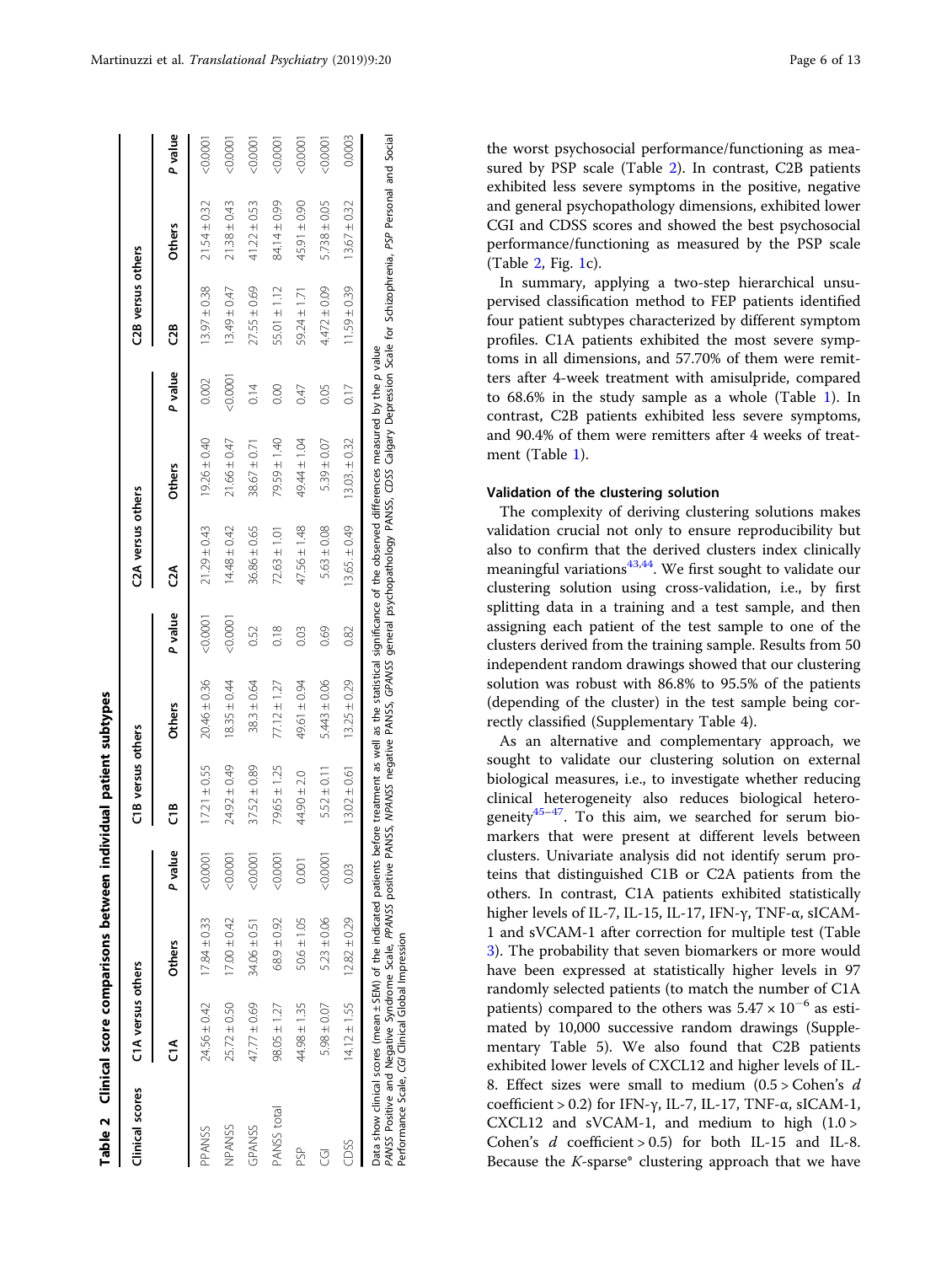<span id="page-6-0"></span>

| m<br>Table        |                  |                   | Differences in serum biomarker levels |                       |                        |                |                   | between patient subtypes |         |      |                          |         |                                        |      |                |                    |                       |                       |             |
|-------------------|------------------|-------------------|---------------------------------------|-----------------------|------------------------|----------------|-------------------|--------------------------|---------|------|--------------------------|---------|----------------------------------------|------|----------------|--------------------|-----------------------|-----------------------|-------------|
| Biomarker         |                  | C1A versus others |                                       |                       |                        |                | C1B versus others |                          |         |      | C2A versus others        |         |                                        |      |                | C2B versus others  |                       |                       |             |
|                   | Mean             |                   | Univariate analysis                   |                       |                        | Mean           |                   | Univariate analysis      |         |      | Mean                     |         | Univariate analysis                    |      | Mean           |                    | Univariate analysis   |                       |             |
|                   | ິ⊂໌              | Others            | Effect size                           | value<br>$\mathbf{a}$ | Ě                      | Ξ              | <b>Others</b>     | size<br>Effect:          | P value | Ĕ    | <b>Others</b><br>g       |         | value<br>$\overline{a}$<br>Effect size | Ě    | C <sub>8</sub> | <b>Others</b>      | size<br><b>Effect</b> | value<br>$\mathbf{a}$ | ΕĎ          |
| CCL <sub>2</sub>  | 2.39             | 2.42              | $-0.18$                               | 0.14                  | 0.50                   | 2.41           | 2.41              | $-0.04$                  | 0.77    | 0.93 | 2.41<br>2.43             | 0.14    | 0.25                                   | 0.85 | 2.42           | 2.41               | 0.08                  | 0.53                  | 0.84        |
| CCL3              | 121              | 1.18              | 0.10                                  | 0.48                  | 0.74                   | 1.13           | 1.20              | $-0.35$                  | 0.04    | 0.46 | 1.19<br>1.20             | 0.05    | 0.69                                   | 0.90 | 1.21           | 1.18               | 0.09                  | 0.47                  | 0.82        |
| CCL4              | 1.98             | 1.98              | 0.00                                  | 0.98                  | 0.98                   | 1.96           | 1.98              | $-0.09$                  | 0.51    | 0.87 | 1.97<br>1.98             | 0.06    | 0.65                                   | 0.90 | 1.98           | 1.98               | 0.01                  | 0.93                  | 0.95        |
| <b>CCLIT</b>      | 2.21             | 2.18              | 0.10                                  | 0.42                  | 0.74                   | 2.17           | 2.20              | $-0.13$                  | 0.39    | 0.86 | 2.19<br>2.20             | 0.06    | 0.63                                   | 0.90 | 2.18           | 2.19               | $-0.07$               | 0.55                  | 0.84        |
| CCL13             | 2.10             | 2.09              | 0.03                                  | 0.82                  | 0.87                   | 2.06           | 2.10              | $-0.23$                  | 0.11    | 0.57 | 2.09<br>211              | 0.12    | 0.33                                   | 0.85 | 2.10           | 2.09               | 0.02                  | 0.87                  | 0.95        |
| CCL17             | 2.43             | 2.47              | $-0.13$                               | 0.26                  | 0.60                   | 2.43           | 2.46              | $-0.10$                  | 0.50    | 0.87 | 2.45<br>247              | 0.05    | 0.67                                   | 0.90 | 2.50           | 2.44               | 0.19                  | 0.16                  | 0.46        |
| CCL19             | 2.82             | 2.76              | 0.20                                  | 0.12                  | 0.48                   | 2.78           | 2.78              | 0.00                     | 0.98    | 0.98 | 2.77<br>2.80             | 0.12    | 0.42                                   | 0.85 | 2.69           | 2.80               | $-0.29$               | 0.01                  | 0.12        |
| CCL20             | 1.47             | 1.42              | 0.14                                  | 0.25                  | 0.60                   | $\frac{40}{5}$ | 1.44              | $-0.16$                  | 0.31    | 0.79 | 1.44<br>141              | $-0.09$ | 0.48                                   | 0.85 | 1.45           | 1.43               | 0.05                  | 0.66                  | 0.86        |
| CCL22             | 3.08             | 3.06              | 0.12                                  | 0.31                  | 0.60                   | 3.04           | 3.07              | $-0.25$                  | 0.09    | 0.51 | 3.07<br>3.07             | 0.04    | 0.72                                   | 0.90 | 3.07           | 3.07               | 0.01                  | 0.91                  | 0.95        |
| CCL26             | 0.80             | 0.81              | $-0.01$                               | 0.96                  | 0.98                   | 0.70           | 0.83              | $-0.29$                  | 0.04    | 0.46 | 0.79<br>0.84             | 0.11    | 0.38                                   | 0.85 | 0.85           | 0.79               | 0.14                  | 0.29                  | 0.67        |
| CCL <sub>27</sub> | 3.71             | 3.67              | 0.16                                  | 0.28                  | 0.60                   | 3.73           | 3.67              | 0.22                     | 0.21    | 0.68 | 3.68<br>3.68             | $-0.01$ | 0.94                                   | 0.97 | 3.60           | 3.71               | $-0.26$               | 0.02                  | 0.16        |
| CX3CL1            | 4.29             | 4.27              | 0.06                                  | 0.72                  | 0.86                   | 4.32           | 4.27              | 0.16                     | 0.37    | 0.86 | 4.27<br>431              | 0.14    | 0.37                                   | 0.85 | 4.19           | 430                | $-0.25$               | 0.03                  | 0.16        |
| CXCL10            | 2.24             | 2.23              | 0.05                                  | 0.69                  | 0.86                   | 2.23           | 2.23              | $-0.01$                  | 0.96    | 0.98 | 2.23<br>2.24             | 0.02    | 0.88                                   | 0.97 | 2.22           | 2.24               | $-0.07$               | 0.57                  | 0.84        |
| CXCL11            | 2.05             | 2.06              | $-0.05$                               | 0.68                  | 0.86                   | 2.03           | 2.07              | $-0.11$                  | 0.49    | 0.87 | 2.05<br>2.09             | 0.11    | 0.37                                   | 0.85 | 2.06           | 2.06               | $0.02\,$              | 0.88                  | 0.95        |
| CXCL12            | 3.47             | 3.45              | 0.09                                  | 0.54                  | 0.78                   | 3.52           | 3.44              | 0.28                     | 0.09    | 0.51 | 3.44<br>3.48             | 0.12    | 0.44                                   | 0.85 | 3.34           | 3.49               | $-0.36$               | $1.54E - 03$          | 2.69E<br>ຸອ |
| $\theta$ -        | 0.17             | 0.16              | 0.08                                  | 0.49                  | 0.74                   | 0.16           | 0.16              | $-0.07$                  | 0.62    | 0.87 | 0.16<br>0.16             | 0.00    | 0.97                                   | 0.97 | 0.16           | 0.16               | $-0.04$               | 0.80                  | 0.95        |
| $L - 7$           | 1.22             | 1.15              | 0.36                                  | $3.53E - 03$          | 2.47E<br>$\frac{5}{2}$ | 1.16           | $1.17\,$          | $-0.06$                  | 0.66    | 0.88 | 1.18<br>116              | $-0.11$ | 0.37                                   | 0.85 | 1.14           | 1.18               | $-0.24$               | 0.07                  | 0.28        |
| $1 - 8$           | $\overline{0}$ . | 1.07              | $-0.23$                               | 0.08                  | 0.37                   | 1.03           | 1.06              | $-0.08$                  | 0.61    | 0.87 | 1.08<br>0.00             | $-0.26$ | 0.04                                   | 0.85 | 1.20           | $\overline{1}$ .01 | 0.58                  | 2.78E-06              | 9.73E<br>နိ |
| $\frac{1}{2}$     | 0.13             | 0.12              | 0.14                                  | 0.23                  | 0.60                   | 0.13           | 0.12              | 0.02                     | 0.85    | 0.96 | 0.13<br>$\overline{0}$ . | $-0.19$ | 0.15                                   | 0.85 | 0.13           | 0.13               | 0.01                  | 0.95                  | 0.95        |
| IL-12p40          | 1.93             | 1.90              | 0.13                                  | 0.29                  | 0.60                   | 1.90           | 1.91              | $-0.05$                  | 0.75    | 0.93 | 1.91<br>1.90             | $-0.02$ | 0.85                                   | 0.97 | 1.89           | 1.91               | $-0.09$               | 0.52                  | 0.84        |
| $L-15$            | 0.51             | 0.45              | 0.50                                  | 8.01 E-05             | 2.81E<br>ဒို           | 0.45           | 0.48              | $-0.25$                  | 0.07    | 0.51 | 0.47<br>0.47             | $-0.04$ | 0.72                                   | 0.90 | 0.44           | 0.48               | $-0.29$               | 0.03                  | 0.16        |
| $\frac{1}{2}$     | 2.30             | 231               | $-0.03$                               | 0.79                  | 0.86                   | 2.28           | 2.32              | $-0.16$                  | 0.26    | 0.71 | 231<br>231               | 0.03    | 0.82                                   | 0.97 | 2.33           | 2.30               | 0.14                  | 0.27                  | 0.67        |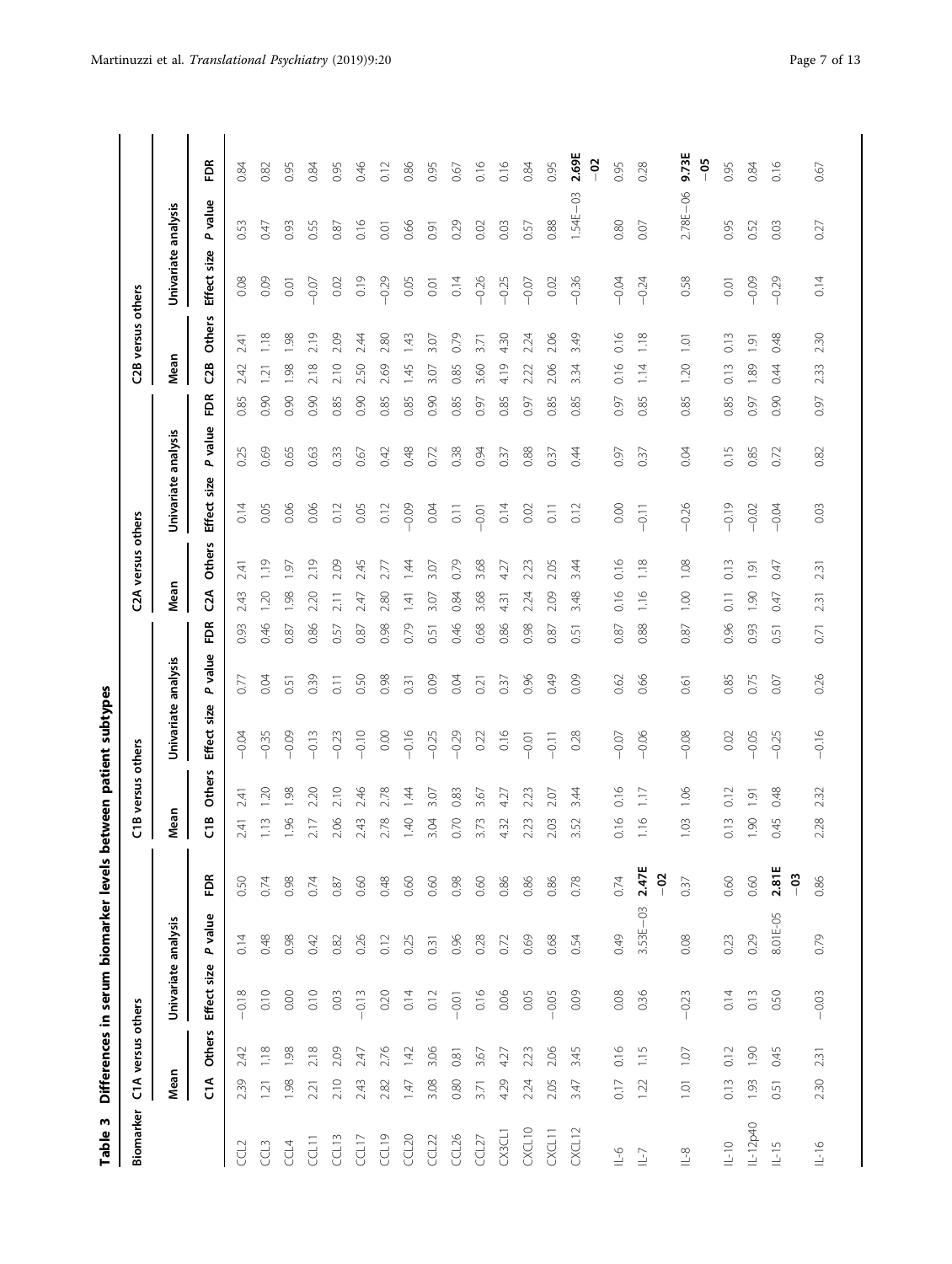| m<br>ω |
|--------|
| Ξ      |
|        |

| Biomarker                            |         | C1A versus others |                     |              |                   |                       | C1B versus others |                                                                                                                                                                                    |         |      | C2A versus others          |                     |         |          | C2B versus others           |                                                                                                                                                                                                                               |         |      |
|--------------------------------------|---------|-------------------|---------------------|--------------|-------------------|-----------------------|-------------------|------------------------------------------------------------------------------------------------------------------------------------------------------------------------------------|---------|------|----------------------------|---------------------|---------|----------|-----------------------------|-------------------------------------------------------------------------------------------------------------------------------------------------------------------------------------------------------------------------------|---------|------|
|                                      | Mean    |                   | Univariate analysis |              |                   | Mean                  |                   | Univariate analysis                                                                                                                                                                |         |      | Mean                       | Univariate analysis |         |          | Mean                        | Univariate analysis                                                                                                                                                                                                           |         |      |
|                                      | ร<br>บิ | <b>Others</b>     | Effect size         | P value      | FDR               | ە<br>ت                | <b>Others</b>     | Effect size                                                                                                                                                                        | P value | FDR  | <b>Others</b><br><b>ដឹ</b> | Effect size         | P value | FDR<br>E | <b>Others</b><br><u>ප</u> ි | Effect size                                                                                                                                                                                                                   | P value | Ě    |
| $L-17$                               | 0.49    | 0.40              | 0.42                | 5.99E-04     | 1.05E<br>ခု       | 0.39                  | 0.43              | $-0.20$                                                                                                                                                                            | 0.15    | 0.60 | 0.44<br>0.39               | $-0.22$             | 0.08    | 0.85     | 0.43<br>0.41                | $-0.07$                                                                                                                                                                                                                       | 0.60    | 0.84 |
| $L-18$                               | 2.16    | 2.14              | 0.07                | 0.59         | 0.82              | 2.15                  | 2.15              | $-0.01$                                                                                                                                                                            | 0.96    | 0.98 | 2.15<br>2.16               | 0.05                | 0.72    | 0.90     | 2.16<br>2.12                | $-0.10$                                                                                                                                                                                                                       | 0.35    | 0.72 |
| $L-21$                               | 0.99    | 0.99              | 0.03                | 0.78         | 0.86              | 0.98                  | 0.99              | $-0.04$                                                                                                                                                                            | 0.80    | 0.93 | 0.98<br>001                | 0.09                | 0.49    | 0.85     | 0.99<br>0.97                | $-0.10$                                                                                                                                                                                                                       | 0.41    | 0.76 |
| $L-23$                               | 1.11    | 1.09              | 0.09                | 0.47         | 0.74              | 0.08                  | $\frac{1}{1}$     | $-0.09$                                                                                                                                                                            | 0.52    | 0.87 | 1.09<br>1.11               | $\overline{0}$ .    | 0.39    | 0.85     | $\frac{1}{10}$<br>1.07      | $-0.14$                                                                                                                                                                                                                       | 0.26    | 0.67 |
| $L-27$                               | 3.03    | 3.02              | 0.04                | 0.74         | 0.86              | 3.02                  | 3.02              | 0.01                                                                                                                                                                               | 0.94    | 0.98 | 3.01<br>3.05               | 0.12                | 0.36    | 0.85     | 3.03<br>2.97                | $-0.16$                                                                                                                                                                                                                       | 0.15    | 0.46 |
| IFN-y                                | 0.81    | 0.70              | 0.40                | $1.08E - 03$ | 1.26E<br><u>၁</u> | 0.69                  | 0.74              | $-0.16$                                                                                                                                                                            | 0.26    | 0.71 | 0.74<br>0.71               | $-0.09$             | 0.48    | 0.85     | 0.74<br>0.68                | $-0.24$                                                                                                                                                                                                                       | 0.08    | 0.28 |
| TNF-a                                | 0.45    | 0.41              | 0.34                | 7.06E-03     | 4.12E<br>ခု       | 0.40                  | 0.43              | $-0.21$                                                                                                                                                                            | 0.15    | 0.60 | 0.42<br>0.42               | $-0.08$             | 0.53    | 0.88     | 0.42<br>0.41                | $-0.11$                                                                                                                                                                                                                       | 0.37    | 0.72 |
| TNF-B                                | 0.08    | 0.07              | 0.13                | 0.36         | 0.65              | 0.07                  | 0.08              | $-0.06$                                                                                                                                                                            | 0.62    | 0.87 | 0.08<br>0.07               | $-0.13$             | 0.34    | 0.85     | 0.08<br>0.08                | 0.06                                                                                                                                                                                                                          | 0.63    | 0.85 |
| VEGF                                 | 2.21    | 2.23              | $-0.06$             | 0.61         | 0.82              | 2.23                  | 2.22              | 0.05                                                                                                                                                                               | 0.75    | 0.93 | 2.22<br>2.22               | 0.01                | 0.93    | 0.97     | 2.22<br>2.23                | 0.02                                                                                                                                                                                                                          | 0.87    | 0.95 |
| sICAM-1                              | 5.63    | 5.59              | 0.37                | 2.59E-03     | 2.27E<br>ခု       | SS.<br>$\overline{5}$ | 5.60              | $-0.07$                                                                                                                                                                            | 0.58    | 0.87 | 5.60<br>5.59               | $-0.09$             | 0.46    | 0.85     | 5.61<br>5.57                | $-0.26$                                                                                                                                                                                                                       | 0.05    | 0.22 |
| sVCAM-1                              | 5.83    | 5.80              | 0.30                | $1.45E - 02$ | 7.26E<br>ခု       | 5.80                  | 5.81              | $-0.09$                                                                                                                                                                            | 0.54    | 0.87 | 5.81<br>5.81               | $-0.01$             | 0.92    | 0.97     | 5.82<br>5.79                | $-0.26$                                                                                                                                                                                                                       | 0.05    | 0.22 |
| GRP                                  | 5.94    | 6.03              | $-0.16$             | 0.22         | 0.60              | 6.19                  | 5.96              | 0.38                                                                                                                                                                               | 0.00    | 0.17 | 6.02<br>5.95               | $-0.11$             | 0.36    | 0.85     | 6.01<br>5.98                | $-0.04$                                                                                                                                                                                                                       | 0.77    | 0.95 |
| SAA                                  | 6.30    | 6.40              | $-0.18$             | 0.16         | 0.50              | 6.45                  | 6.35              | 0.18                                                                                                                                                                               | 0.21    | 0.68 | 6.34<br>643                | 0.14                | 0.24    | 0.85     | 6.38<br>6.32                | $-0.12$                                                                                                                                                                                                                       | 0.37    | 0.72 |
| soluble vascular adhesion molecule 1 |         |                   |                     |              |                   |                       |                   | Data show mean serum protein levels (log) in the indicated patient subtypes. Effect sizes, p values and FDRs are indicated for each comparison. FDR < 0.1 are given in bold values |         |      |                            |                     |         |          |                             | FDR false discovery rate, /L interleukin, TWF tumor necrosis factor, VEGF vascular endothelial growth factor, CRP C reactive protein, SAA serum amyloid A protein, s/CAM-1 soluble intercellular adhesion molecule 1, sVCAM-1 |         |      |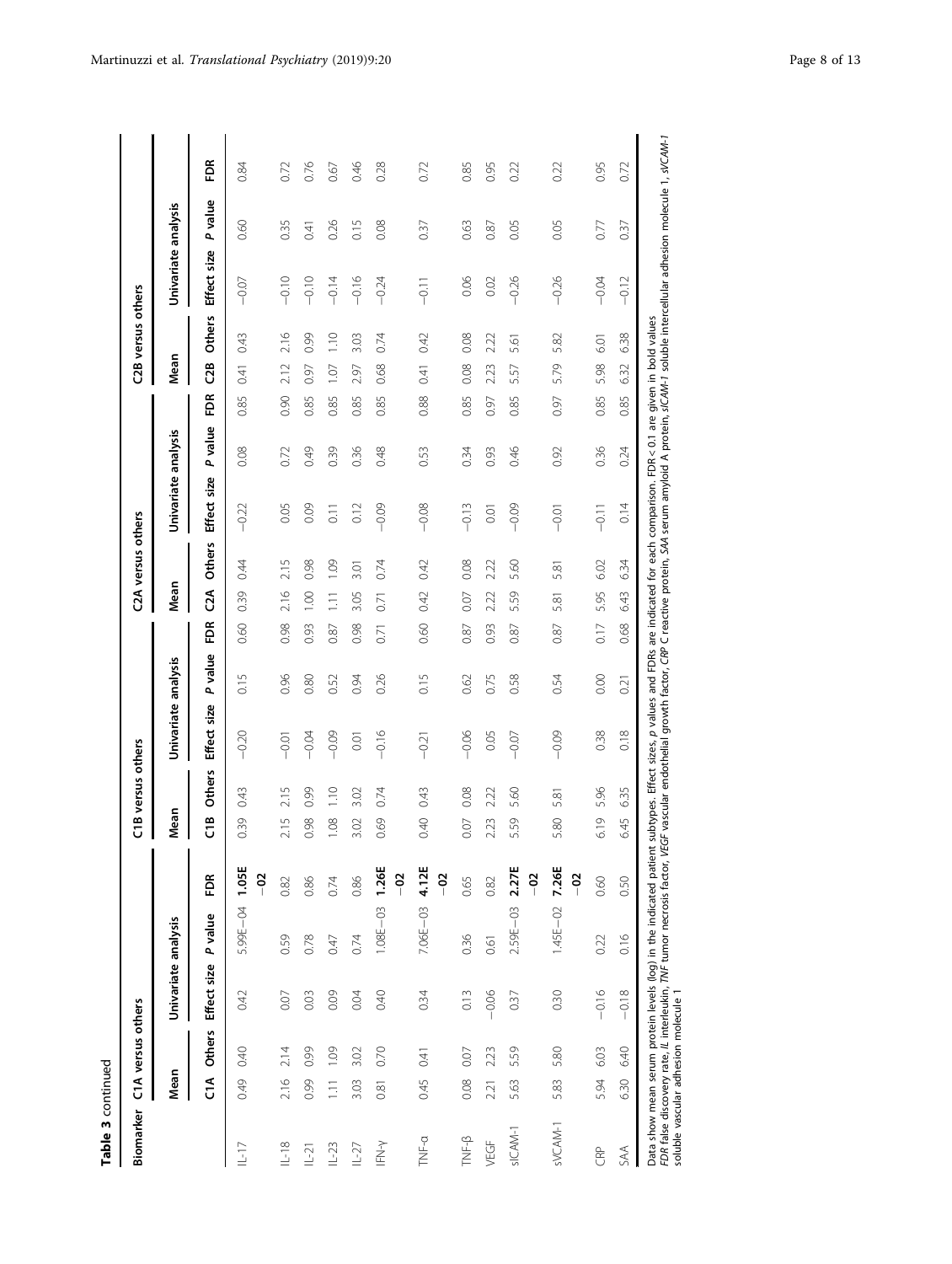used to define C1A, C1B, C2A and C2B subtypes was based on clinical features only, the fact that several peripheral biomarkers distinguished at least two patient subtypes from the others validated our clustering approach on external biological measures<sup>[48](#page-11-0)</sup>.

# Predicting remission in individual patient subtypes

As an attempt to identify serum biomarkers associated with remission in individual patient subtypes, we applied regularized logistic regression to clinical and biological data from C1A, C1B, C2A and C2B patients. None of the analyzed variables was associated with remission in C1B, C2A and C2B patients (not shown). In striking contrast, lower serum levels of IL-15, higher serum levels of CXCL12, seropositivity to CMV, use of recreational drugs and being younger were all associated with increased odds of being non-remitters in C1A patients (Table [4](#page-9-0), model 1). Among these five variables, IL-15 was selected in 99.6% of the training/test runs and had a  $p$  value < 0.001. To estimate the predictive value of these five combined variables, we applied a regularized logistic regression to these five variables only (Table [4,](#page-9-0) model 2). All variables were selected more than 95% of the time and exhibited  $p$ values < 0.1. The predictive value of this model, assessed by the ROC curve was  $73 \pm 0.10$ %, and its specificity and selectivity were  $45 \pm 0.09\%$  and  $83 \pm 0.03\%$ , respectively.

# **Discussion**

Heterogeneity of patients with mental disorders may impede identification of adequate predictors of remis $sion<sup>43</sup>$ . In keeping with this hypothesis, we have failed to identify serum biomarkers associated with remission in non-stratified FEP patients. To overcome this problem, we used a hierarchical clustering approach to identify subtypes of patients based on their clinical symptoms. Several unsupervised clustering methods have been used to stratify patients with mental disorders based on clinical symptoms and case history variables $49-53$  $49-53$  $49-53$  or social cognitive measures $54$ . Given a set of data points, clustering methods aim to partition data into a specified number  $(k)$ of clusters, such that the samples in each cluster are more similar to one another than to those in the other clusters. This entails defining a measure of similarity or distance between data points. As recently pointed out<sup>[43](#page-11-0)</sup>, the outcome of clustering is highly dependent on the input data with relatively little convergence towards a coherent and consistent set of subtypes. Unfortunately, the biological relevance of the few subtypes identified so far was generally limited and did not clearly reflect underlying biological mechanisms. Here, we have used a two-step hierarchical unsupervised clustering method to stratify FEP patients into four subtypes, termed C1A, C1B, C2A and C2B, based on their clinical symptoms. C1A patients were characterized by the most severe symptoms in the

positive, negative and general physiopathology dimensions. In contrast, C2B patients were the least severely affected. Most importantly, C1A and C2B patients did not only differ from other patients in terms of symptoms severity but also exhibited specific peripheral immune signatures suggesting that these subtypes reflected distinct pathophysiological entities $45,55$ . Our study therefore provides the proof of concept that clustering methods aimed at reducing clinical heterogeneity may also reduce biological heterogeneity.

Several authors in the field have tried to stratify psychosis spectrum patients on the basis of symptoms. In a pioneer study, Dollfus et al.<sup>[51](#page-11-0)</sup> have used the Ward's method of hierarchical clustering to identify four subtypes of schizophrenia patients that they called "positive", "negative", "mixed" and "disorganized". These four subtypes are very similar to the four subsets that we describe here, with our C1B, C2A, C1A and C2B subsets being very similar to Dollfus' "positive", "negative", "mixed" and "disorganized" subtypes, respectively.

In contrast to the current "one size fits all" or "trial and error" approach in healthcare, stratified medicine aims at sorting a population into biologically relevant subtypes. We found that the vast majority (90.4%) of C2B patients were remitters after treatment. This agrees with previous studies which have shown that patients with less severe negative symptoms are more likely to be remitters than others<sup>9</sup>. In contrast, the proportion of remitters among C1A, C1B and C2B patients ranged between 54.8% and 61.3%. Thus, the clustering solution that we describe here constitutes a first step towards stratified medicine for psychotic patients.

In support of a critical role of inflammation in psychiatric diseases, add-on treatments with antiinflammatory drugs have been tested in severe and treatment-resistant psychiatric patients<sup>56-[64](#page-12-0)</sup>. For example, acetyl salicylic acid (Aspirin) which interrupts the immuno-inflammatory cascade by inhibiting cyclooxygenase (COX)-1 and COX-2 showed promising results as an add-on treatment of schizophrenia in comparison to treatment as usual $60,63$  $60,63$ . In most cases however, add-on anti-inflammatory treatments in psychotic patients only provided modest improvements in clinical outcome. This could be explained if only a subtype of the treated patients exhibited a pro-inflammatory profile at baseline. In agreement with this latter hypothesis, an add-on trial in patients with psychotic disorders showed that those with increased CRP levels had the largest response to add-on Aspirin as compared to those with lower levels<sup>65</sup>. Compared to others, C1A patients exhibited higher levels of IL-7, IL-15, IL-17, IFN-γ, TNF-α, sICAM-1 and sVCAM-1. Therefore, a reasonable and testable hypothesis is that C1A patients would be those that could benefit the most from add-on anti-inflammatory treatment. On another topic, several authors have proposed that inflammation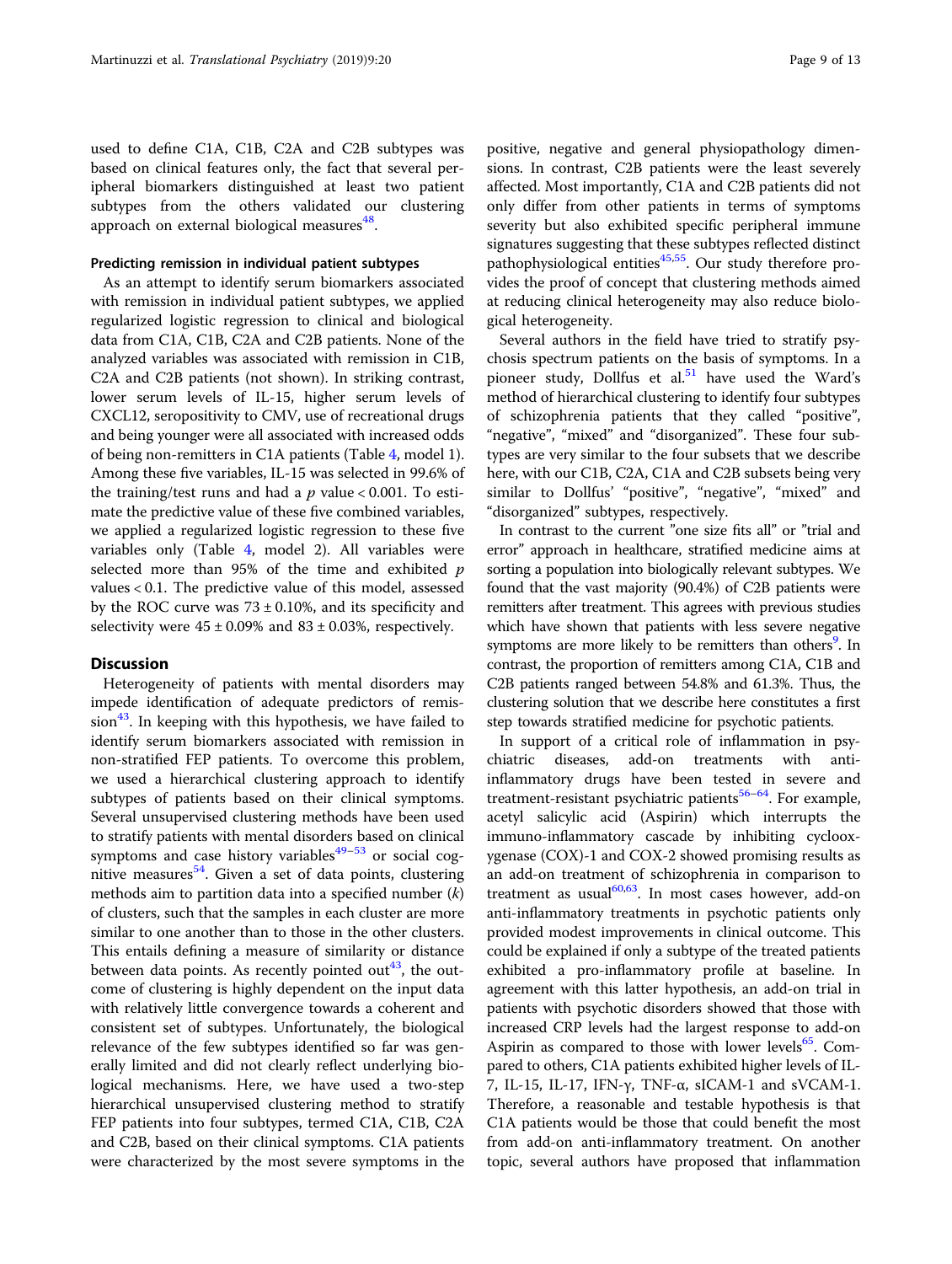| Variable                        | Model 1                    |                                      |              | Model 2                    |                                      |                |
|---------------------------------|----------------------------|--------------------------------------|--------------|----------------------------|--------------------------------------|----------------|
|                                 | Proportion of<br>selection | Weighted mean odds<br>ratio $\pm$ SD | P value      | Proportion of<br>selection | Weighted mean odds<br>ratio $\pm$ SD | P value        |
| Sex (being male)                | 0.315                      | $1.156 \pm 0.013$                    | 0.572        |                            |                                      |                |
| Age                             | 0.677                      | $0.817 \pm 0.008$                    | 0.099        | 0.953                      | $0.804 \pm 0.006$                    | 0.095          |
| BMI                             | 0.312                      | $1.077 \pm 0.004$                    | 0.654        |                            |                                      |                |
| Waist circumference             | 0.341                      | $1.068 \pm 0.002$                    | 0.518        |                            |                                      |                |
| Recreational drug use           | 0.774                      | $1.240 \pm 0.019$                    | 0.070        | 0.967                      | $1.393 \pm 0.016$                    | 0.048          |
| Seropositivity to HSV-1         | 0.225                      | $1.130 \pm 0.012$                    | 0.757        |                            |                                      |                |
| Seropositivity to CMV           | 0.702                      | $1.283 \pm 0.021$                    | 0.093        | 0.963                      | $1.490 \pm 0.028$                    | 0.012          |
| Seropositivity to<br>Toxoplasma | 0.710                      | $1.266 \pm 0.025$                    | 0.119        |                            |                                      |                |
| CCL <sub>2</sub>                | 0.168                      | $1.029 \pm 0.001$                    | 0.693        |                            |                                      |                |
| CCL <sub>3</sub>                | 0.325                      | $0.912 \pm 0.004$                    | 0.690        |                            |                                      |                |
| CCL4                            | 0.162                      | $1.012 \pm 0.001$                    | 0.764        |                            |                                      |                |
| CCL11                           | 0.244                      | $1.057 \pm 0.003$                    | 0.643        |                            |                                      |                |
| CCL13                           | 0.148                      | $1.036 \pm 0.004$                    | 0.684        |                            |                                      |                |
| CCL17                           | 0.179                      | $1.024 \pm 0.009$                    | 0.517        |                            |                                      |                |
| CCL19                           | 0.359                      | $0.976 \pm 0.006$                    | 0.640        |                            |                                      |                |
| CCL <sub>20</sub>               | 0.236                      | $0.982 \pm 0.001$                    | 0.763        |                            |                                      |                |
| CCL <sub>22</sub>               | 0.151                      | $0.971 \pm 0.004$                    | 0.668        |                            |                                      |                |
| CCL <sub>26</sub>               | 0.564                      | $1.163 \pm 0.010$                    | 0.291        |                            |                                      |                |
| CCL27                           | 0.154                      | $1.048 \pm 0.002$                    | 0.626        |                            |                                      |                |
| CX3CL1                          | 0.168                      | $0.962 \pm 0.002$                    | 0.784        |                            |                                      |                |
| CXCL10                          | 0.155                      | $1.031 \pm 0.004$                    | 0.754        |                            |                                      |                |
| CXCL11                          | 0.321                      | $0.937 \pm 0.002$                    | 0.634        |                            |                                      |                |
| CXCL12                          | 0.715                      | $1.240 \pm 0.019$                    | 0.077        | 0.964                      | $1.369 \pm 0.012$                    | 0.020          |
| $IL-6$                          | 0.416                      | $0.913 \pm 0.002$                    | 0.656        |                            |                                      |                |
| $IL - 7$                        | 0.183                      | $0.950 \pm 0.002$                    | 0.803        |                            |                                      |                |
| $IL-8$                          | 0.483                      | $1.148 \pm 0.010$                    | 0.528        |                            |                                      |                |
| $IL-10$                         | 0.372                      | $1.093 \pm 0.004$                    | 0.743        |                            |                                      |                |
| IL-12p40                        | 0.281                      | $0.947 \pm 0.002$                    | 0.591        |                            |                                      |                |
| $IL-13$                         | 0.284                      | $0.953 \pm 0.001$                    | 0.717        |                            |                                      |                |
| $IL-15$                         | 0.996                      | $0.756 \pm 0.009$                    | $5.00E - 04$ | 1.000                      | $0.585 \pm 0.005$                    | 4.00E<br>$-04$ |
| $IL-16$                         | 0.288                      | $0.933 \pm 0.002$                    | 0.711        |                            |                                      |                |
| $IL-17$                         | 0.405                      | $0.941 \pm 0.002$                    | 0.520        |                            |                                      |                |
| $IL-18$                         | 0.18                       | $1.000 \pm 0.003$                    | 0.640        |                            |                                      |                |
| $IL-21$                         | 0.211                      | $0.962 \pm 0.002$                    | 0.812        |                            |                                      |                |
| $IL-23$                         | 0.256                      | $0.957 \pm 0.002$                    | 0.709        |                            |                                      |                |
| $IL-27$                         | 0.238                      | $1.067 \pm 0.004$                    | 0.796        |                            |                                      |                |
| IFN-y                           | 0.21                       | $0.954 \pm 0.002$                    | 0.689        |                            |                                      |                |
| $TNF-\alpha$                    | 0.553                      | $1.226 \pm 0.016$                    | 0.240        |                            |                                      |                |
| $TNF-\beta$                     | 0.32                       | $0.946 \pm 0.001$                    | 0.664        |                            |                                      |                |
| <b>VEGF</b>                     | 0.134                      | $1.025 \pm 0.002$                    | 0.596        |                            |                                      |                |
| sICAM-1                         | 0.266                      | $0.924 \pm 0.003$                    | 0.669        |                            |                                      |                |
| sVCAM-1                         | 0.474                      | $0.897 \pm 0.003$                    | 0.388        |                            |                                      |                |
| CRP                             | 0.67                       | $0.841 \pm 0.005$                    | 0.186        |                            |                                      |                |
| SAA                             | 0.088                      | $0.973 \pm 0.000$                    | 0.233        |                            |                                      |                |

# <span id="page-9-0"></span>Table 4 Clinical and biological variables associated with non-remission in C1A patients

Data show the variables that were included in regularized regression logistic models. All variables listed in the left column were included in model 1. Recreational drug use, seropositivity to CMV, IL-15, CXCL12 and age were included in model 2. For each variable, the proportion of drawings (out of 2000) in which the variable was selected is indicated, as well as the weighted mean odds ratio (ORs)  $\pm$  SD. The p values were computed adjusting a single elastic net model with the mean  $\alpha$  and mean λ as hyper-parameters. In model 1, mean α and mean λ hyper-parameters were 0.37 ± 0.29 and 0.26 ± 0.28 respectively. Mean area under the curve (AUC) was 0.62 ± 0.09 with minimal and maximal values of 0.42 and 0.82 respectively. In Model 2, mean α and mean λ hyper-parameters were 0.11 ± 0.07 and 0.13 ± 0.13 respectively. Mean AUC was 0.73  $\pm$  0.1 with minimal and maximal values of 0.36 and 0.95 respectively. The p values < 0.1 are given in bold values

BMI bone marrow index, CMV cytomegalovirus, HSV-1 herpes simplex virus type 1, IL interleukin, TNF tumor necrosis factor, VEGF vascular endothelial growth factor,<br>CRP C reactive protein, SAA serum amyloid A protein, sICAM-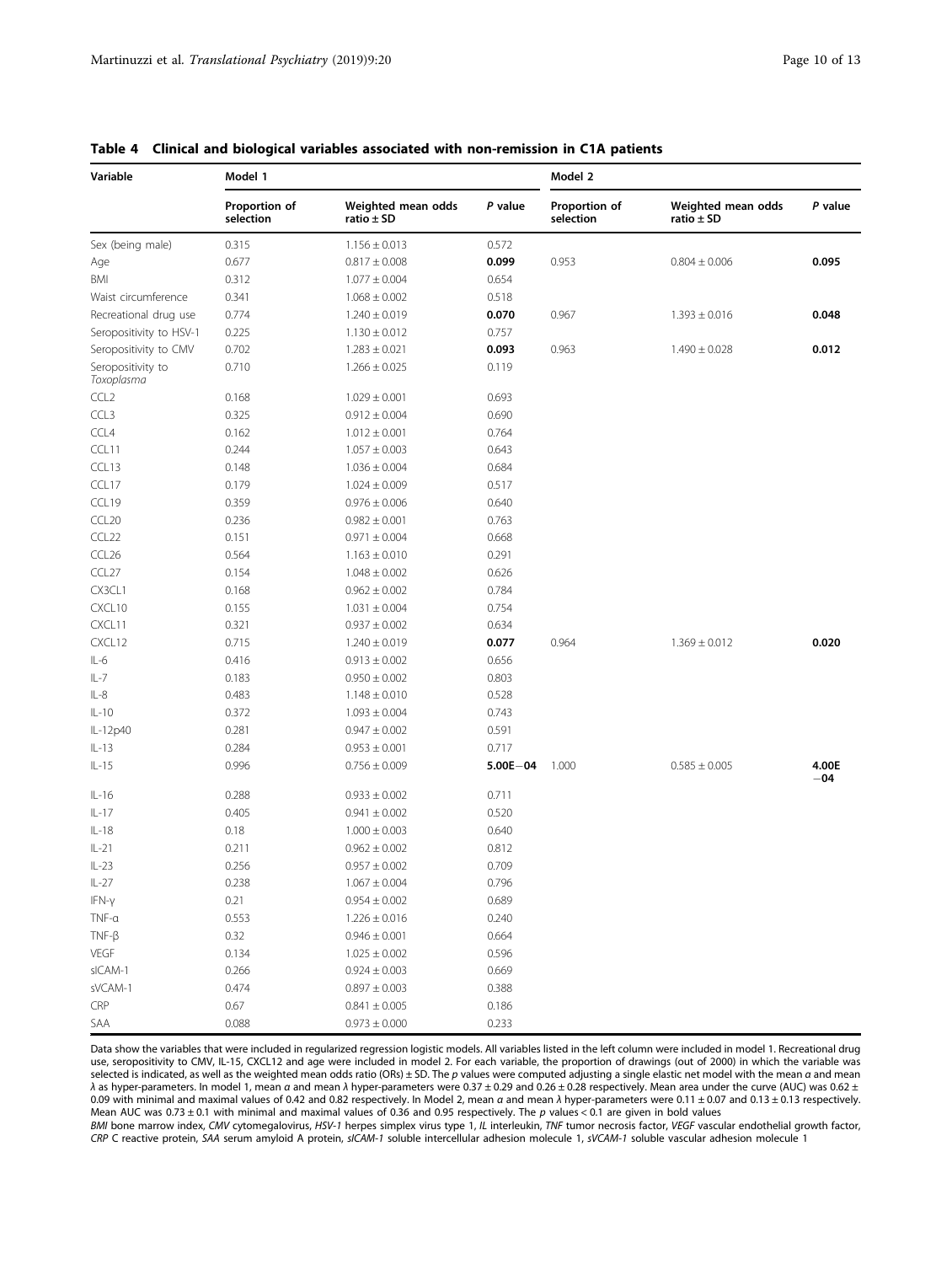<span id="page-10-0"></span>was associated with poor clinical outcome in psychosis $66-69$  $66-69$ . In agreement with these studies, C1A patients were both characterized by higher levels of several inflammatory biomarkers and a lower proportion of non-remitters (57.7% compared to 68.6% in the study sample as a whole, and 90.4 % in the C2B subtype).

Compared to stratified medicine, personalized medicine builds on a finer sub-classification of patients to enable individual tailoring of treatment to maximize response. Bearing this in mind, we have used regularized logistic regression to select variables that could predict remission in individual patient subtypes. In C1A patients but not in others, lower levels of IL-15, higher levels of CXCL12, recreational drug use, being seropositive to CMV and being younger were all associated with increased odds of being non-remitters after adjustment for covariates suspected to impact cytokine levels or response to treatment. While IL-15 is mainly known for its role in regulating natural killer and T cells<sup>[70](#page-12-0),[71](#page-12-0)</sup>, it is also produced by astrocytes and neural progenitors $72,73$  $72,73$ , regulates neuro-genesis and exerts anti-depressive effects in mice<sup>[74,75](#page-12-0)</sup>. Likewise, while CXCL12 was first described as a chemotactic factor for lymphocytes and macrophages, it is also secreted by glial cells and neurons and plays a role in brain plasticity and function<sup>[76](#page-12-0)</sup>. One of the two CXCL12 receptors, CXCR4, acts at both the synaptic and postsynaptic levels by promoting the release of glutamate and γ-aminobutyric acid (GABA) and by activating the voltage-gated K channel Kv2.1, respectively. Whether and how IL-15 and CXCL12 impact response to antipsychotics remains to be elucidated.

In addition to lower levels of IL-15 and higher levels of CXCL12, being seropositive to CMV and the use of recreational drugs were both associated with an increased risk of being non-remitters in C1A patients. Previous studies have identified CMV infection<sup>[77](#page-12-0)</sup> and use of recreational drugs<sup>[78](#page-12-0)</sup> as risk factors for schizophrenia. Why these two variables are also associated with an increased risk of being non-remitters in C1A patients is unclear.

Our results, if replicated, could pave the way for the development of a blood-based assisted clinical decision support system for selecting the most appropriate treatment in psychotic patients.

### Acknowledgements

We thank all the patients who participated in the OPTiMiSE study. The OPTiMiSE study was funded by the European Commission within the 7th Program (HEALTH-F2- 2010-242114). This work was also supported by the Investissements d'Avenir program managed by the Agence Nationale pour la Recherche (ANR) under reference ANR-11-IDEX-0004-02 (Labex BioPsy) (to W.B. H.A.). Additional financial supports were obtained from the Fondation de France (to N.G.) and the Fondation FondaMental (to N.G.). Additional supports were obtained by the LABEX SIGNALIFE (#ANR-11-LABX-0028-01) and the FHU OncoAge. The Leboyer's team is affiliated with the Paris School of Neuroscience (ENP) and the BioPsy Laboratory of Excellence. Members of the OPTiMiSE study group are R.S. Kahn, I. Winter van Rossum, S. Leucht, P. McGuire, S.W. Lewis, M. Leboyer, C. Arango, P. Dazzan, R. Drake, S. Heres, C. M. Diaz- Caneja, D. Rujescu, M. Weiser, S. Galderisi, B. Glenthoj, M.J.C. Eijkemans, W. W. Fleischhacker, S. Kapur, and I.E. Sommer. The authors would like to acknowledge this list of collaborators: Kahn RS, Sommer IE, Winter-van Rossum I, Somers M, Ywema PC, Kapur S, McGuire P, Leboyer M, Meyer-Lindenberg A, Lewis SW, Leucht S, Arango C, Fleischhacker WW, Meijering AL, Petter J, Van de Brug R, Schotsman J, Zwerver J, Peuskens J, De Hert M, Thys E, Hranov LG, Hranov V, Libiger J, Köhler R, Mohr P, Glenthoj B, Broberg B, Düring S, Baandrup L, Jamain S, Heres S, Rujescu D, Giegling I, Weiser M, Bar Heim M, Davidson M, Galderisi S, Bucci P, Mucci A, Rybakowski J, Remlinger-Molenda A, Gonen I, Radu P, Díaz-Marsá M, Rodriguez A, Palomo T, Rodriguez-Jimenez R, García-Portilla P, Bernardo M, Bobes J, Vilares Oliveira C, Berger G, Wildt C, Dazzan P, Perez-Iglesias R, Drake R, Gregory S, Wilson D, Díaz-Caneja CM, Eijkemans MJC.

### Code availability

The code for K-sparse\* unsupervised classification will be made available upon request.

#### Author details

<sup>1</sup>Université Côte d'Azur, Centre National de la Recherche Scientifique, Institut de Pharmacologie Moléculaire et Cellulaire, Valbonne, France. <sup>2</sup>Université Paris Est Créteil, Faculté de Medicine Institut, National de la Santé et de la Recherche Médicale, Créteil, France. <sup>3</sup>Université Côte d'Azur, Centre National de la Recherche Scientifique, Laboratoire Informatique Signaux et Systèmes de Sophia Antipolis, Sophia Antipolis, France. <sup>4</sup>Assistance Publique Hôpitaux de Marseille, Marseille, France. <sup>5</sup>Department of Neuroscience and Department of Psychiatry, University Medical Center Groningen, Rijks Universiteit Groningen, Groningen, The Netherlands. <sup>6</sup>Department of Medical and Biological Psychology, University of Bergen, Bergen, Norway. <sup>7</sup>Department of Psychiatry and Psychotherapy, Technische Universität München, München, Germany. 8 Department of Psychosis Studies, Institute of Psychiatry, National Institute for Health Research, Mental Health Biomedical Research Centre, King's College London, London, UK. <sup>9</sup>Child and Adolescent Psychiatry Department, Hospital General Universitario Gregorio Marañón, Universidad Complutense, Madrid, Spain. <sup>10</sup>Department of Psychiatry, Psychotherapy and Psychosomatic Medicine, Medical University Innsbruck, Innsbruck, Austria. <sup>11</sup>Department of Psychiatry, University of Halle, Halle, Germany. <sup>12</sup>Faculty of Health and Medical Sciences, Center for Neuropsychiatric Schizophrenia Research and Center for Clinical Intervention and Neuropsychiatric Schizophrenia Research, Psychiatric Hospital Center Glostrup, University of Copenhagen, Copenhagen, Denmark. <sup>13</sup>Department of Psychiatry, Brain Center Rudolf Magnus, UMC Utrecht, Utrecht, The Netherlands. <sup>14</sup>John Hopkins School of Medicine, The John Hopkins Hospital, Baltimore, USA. <sup>15</sup>Division of Psychology and Mental Health School of Health Sciences, Faculty of Biology, Medicine and Health, Manchester Academic. Health Sciences Centre (MAHSC), University of Manchester, Manchester, UK. <sup>16</sup>Assistance Publique Hôpitaux de Paris, Pole de Psychiatrie et Addictologie, Hopitaux Universitaires Henri Mondor, Créteil, France. 17Fondation Fondamental, Hôpital Albert Chenevier Pôle de Psychiatrie, Créteil, France

#### Conflict of interest

The authors declare that they have no conflict of interest.

#### Publisher's note

Springer Nature remains neutral with regard to jurisdictional claims in published maps and institutional affiliations.

Supplementary Information accompanies this paper at ([https://doi.org/](https://doi.org/10.1038/s41398-018-0366-5) [10.1038/s41398-018-0366-5\)](https://doi.org/10.1038/s41398-018-0366-5).

# Received: 27 November 2018 Accepted: 10 December 2018 Published online: 17 January 2019

#### References

- 1. American Psychiatric Association. Diagnostic and Statistical Manual of Mental Disorders (DSM-5®), 5th edn (American Psychiatric Publishing, Arlington, 2013).
- 2. Kane, J., Leucht, S., Carpenter, D. & Docherty, J., Disorders, E.C.P.f.O.P.T.o.P. The expert consensus guideline series. Optimizing pharmacologic treatment of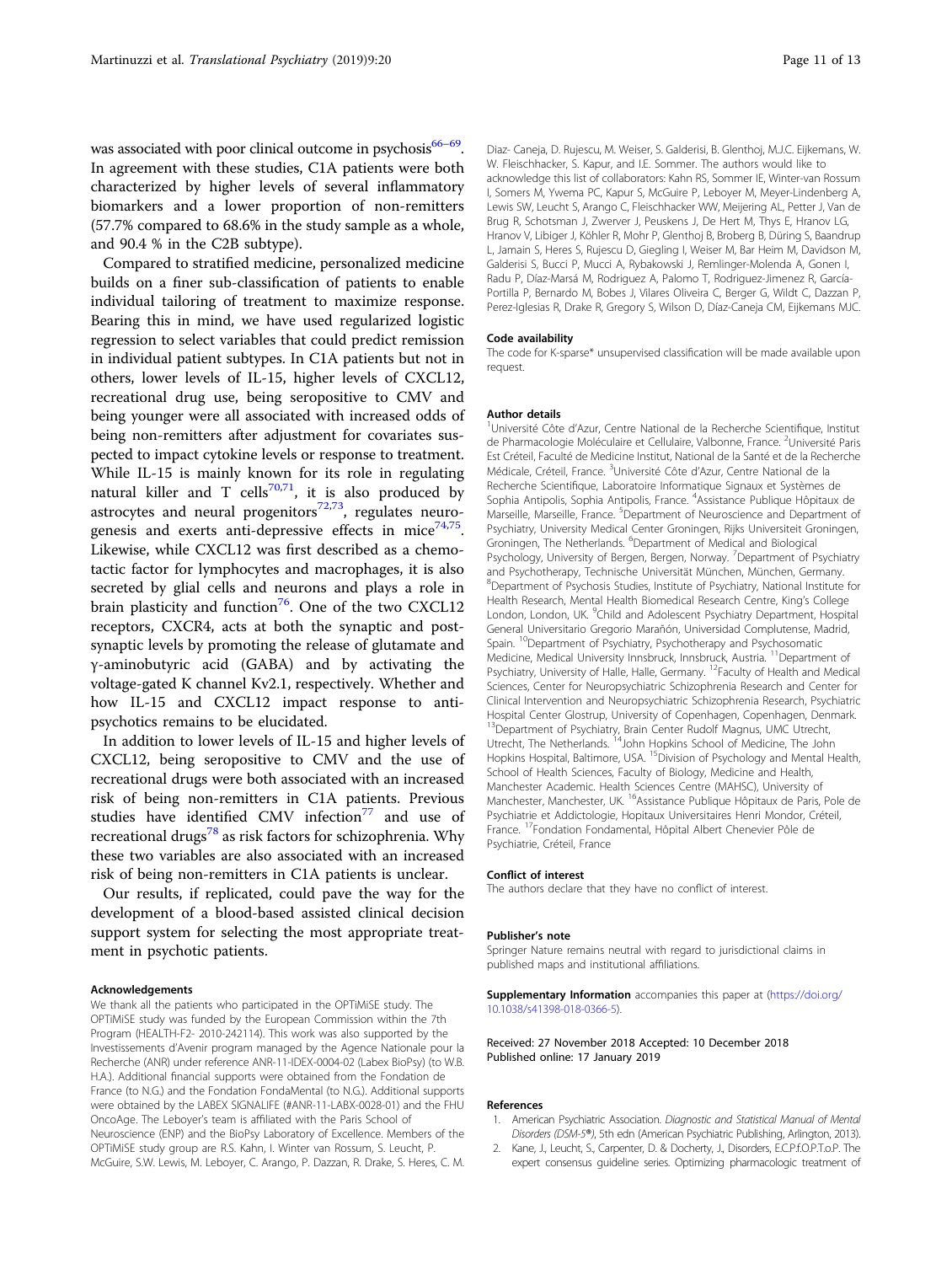<span id="page-11-0"></span>psychotic disorders. Introduction: methods, commentary, and summary. J. Clin. Psychiatry 64 (Suppl 12), 5-19 (2003).

- 3. Leucht, S., Arbter, D., Engel, R. R., Kissling, W. & Davis, J. M. How effective are second-generation antipsychotic drugs? A meta-analysis of placebocontrolled trials. Mol. Psychiatry 14, 429–447 (2009).
- 4. Lieberman, J. A., Dixon, L. B. & Goldman, H. H. Early detection and intervention in schizophrenia: a new therapeutic model. JAMA 310, 689-690 (2013).
- 5. Dixon, L. B. & Stroup, T. S. Medications for first-episode psychosis: making a good start. Am. J. Psychiatry 172, 209–211 (2015).
- 6. Fond, G. et al. The promise of biological markers for treatment response in first- episode psychosis: a systematic review. Schizophr. Bull. 41, 559–573 (2015).
- 7. Leucht, S. & Kane, J. M. Measurement-based psychiatry: definitions of response, remission, stability, and relapse in schizophrenia. J. Clin. Psychiatry 67, 1813–1814 (2006).
- 8. Andreasen, N. C. et al. Remission in schizophrenia: proposed criteria and rationale for consensus. Am. J. Psychiatry 162, 441–449 (2005).
- Jager, M. et al. Prediction of symptom remission in schizophrenia during inpatient treatment. World J. Biol. Psychiatry 10, 426–434 (2009).
- 10. Parellada, M. et al. Predictors of functional and clinical outcome in early-onset first-episode psychosis: the child and adolescent first episode of psychosis (CAFEPS) study. J. Clin. Psychiatry 76, e1441–e1448 (2015).
- 11. Dean, K. & Murray, R. M. Environmental risk factors for psychosis. Dialog. Clin. Neurosci. 7, 69–80 (2005).
- 12. Eaton, W. W. et al. Association of schizophrenia and autoimmune diseases: linkage of Danish national registers. Am. J. Psychiatry 163, 521-528 (2006).
- 13. Yolken, R. H. & Torrey, E. F. Are some cases of psychosis caused by microbial agents? A review of the evidence. Mol. Psychiatry 13, 470-479 (2008).
- 14. Leweke, F. M. et al. Antibodies to infectious agents in individuals with recent onset schizophrenia. Eur. Arch. Psychiatry Clin. Neurosci. 254, 4–8 (2004).
- 15. Niebuhr, D. W., Millikan, A. M., Yolken, R., Li, Y. & Weber, N. S. Results from a hypothesis generating case-control study: herpes family viruses and schizophrenia among military personnel. Schizophr. Bull. 34, 1182-1188 (2008).
- 16. Potvin, S. et al. Inflammatory cytokine alterations in schizophrenia: a systematic quantitative review. Biol. Psychiatry 63, 801-808 (2008).
- 17. Miller, B. J., Buckley, P., Seabolt, W., Mellor, A. & Kirkpatrick, B. Meta-analysis of cytokine alterations in schizophrenia: clinical status and antipsychotic effects. Biol. Psychiatry 70, 663-671 (2011).
- 18. Upthegrove, R., Manzanares-Teson, N. & Barnes, N. M. Cytokine function in medication-naive first episode psychosis: a systematic review and metaanalysis. Schizophr. Res. 155, 101–108 (2014).
- 19. Crespo-Facorro, B. et al. Long-term (3-year) effectiveness of haloperidol, risperidone and olanzapine: results of a randomized, flexible-dose, open-label comparison in first-episode nonaffective psychosis. Psychopharmacology (Berl.) 219, 225–233 (2012).
- 20. Kubistova, A., Horacek, J. & Novak, T. Increased interleukin-6 and tumor necrosis factor alpha in first episode schizophrenia patients versus healthy controls. Psychiatr. Danub. 24 (Suppl. 1), S153–S156 (2012).
- 21. MacDowell, K. S. et al. Risperidone normalizes increased inflammatory parameters and restores anti-inflammatory pathways in a model of neuroinflammation. Int. J. Neuropsychopharmacol. 16, 121-135 (2013).
- 22. de Witte, L. et al. Cytokine alterations in first-episode schizophrenia patients before and after antipsychotic treatment. Schizophr. Res. 154, 23–29 (2014).
- 23. Ding, M. et al. Activation of Th17 cells in drug naive, first episode schizophrenia. Prog. Neuropsychopharmacol. Biol. Psychiatry 51, 78-82 (2014).
- Leucht, S. et al. The optimization of treatment and management of schizophrenia in Europe (OPTiMiSE) trial: rationale for its methodology and a review of the effectiveness of switching antipsychotics. Schizophr. Bull. 41, 549-558 (2015).
- 25. Kahn, R. S. et al. Effectiveness of antipsychotic drugs in first-episode schizophrenia and schizophreniform disorder: an open randomised clinical trial. Lancet 371, 1085-1097 (2008).
- 26. Guy, W. Clinical Global Impression, ECDEU Assessment Manual for Psychopharmacology (National Institute of Mental Health, Rockville, 1976).
- 27. Addington, D., Addington, J. & Schissel, B. A depression rating scale for schizophrenics. Schizophr. Res. 3, 247-251 (1990).
- 28. Morosini, P. L., Magliano, L., Brambilla, L., Ugolini, S. & Pioli, R. Development, reliability and acceptability of a new version of the DSM-IV Social and Occupational Functioning Assessment Scale (SOFAS) to assess routine social functioning. Acta Psychiatr. Scand. 101, 323–329 (2000).
- 29. Buka, S. L. et al. Maternal infections and subsequent psychosis among offspring. Arch. Gen. Psychiatry 58, 1032-1037 (2001).
- 30. Zou, H. & Hastie, T. Regularization and variable selection via the elastic net. J. R. Stat. Soc. B 67, 301-320 (2005).
- 31. Iniesta, R. et al. Combining clinical variables to optimize prediction of antidepressant treatment outcomes. J. Psychiatr. Res. 78, 94-102 (2016).
- 32. Fawcett, T. An introduction to ROC analysis. Pattern Recognit. Lett. 27, 861-874  $(2006)$
- 33. R Core Team. A Language and Environment for Statistical Computing. (R Foundation for Statistical Computing:, Vienna, 2016).
- 34. Kuhn, M. Caret package. J. Stat. Softw. 28, 1-26 (2008).
- 35. Friedman, J., Hastie, T. & Tibshirani, R. Regularization paths for generalized linear models via coordinate descent. J. Stat. Softw. 33, 1-22 (2010).
- 36. Robin, X. et al. pROC: an open-source package for R and S+ to analyze and compare ROC curves. BMC Bioinforma. 12, 77 (2011).
- 37. Candia, J. & Tsang, J. S. eNetXplorer: an R package for the quantitative exploration of elastic net families for generalized linear models (April 30, 2018).
- 38. Gilet, C., Deprez, M., Caillau, J.-B. & Barlaud, M. Clustering with feature selection using alternating minimization. Application to computational biology. Published 2017 in ArXiv.
- 39. Kahn, R. S. et al. Amisulpride and olanzapine followed by open-label treatment with clozapine in first-episode schizophrenia and schizophreniform disorder (OPTiMiSE): a three-phase switching study. Lancet Psychiatry 5, 797–807 (2018).
- 40. Preece R. L., Han, S. Y. S. & Bahn, S. Proteomic approaches to identify bloodbased biomarkers for depression and bipolar disorders. Expert Rev. Proteomics 15, 325–340 (2018).
- 41. Kay, S. R., Fiszbein, A. & Opler, L. A. The positive and negative syndrome scale (PANSS) for schizophrenia. Schizophr. Bull. 13, 261–276 (1987).
- 42. Iniesta, R., Stahl, D. & McGuffin, P. Machine learning, statistical learning and the future of biological research in psychiatry. Psychol. Med. 46, 2455–2465  $(2016)$
- 43. Marquand, A. F., Wolfers, T., Mennes, M., Buitelaar, J. & Beckmann, C. F. Beyond lumping and splitting: a review of computational approaches for stratifying psychiatric disorders. Biol. Psychiatry Cogn. Neurosci. Neuroimaging 1, 433-447 (2016).
- 44. Bzdok, D. & Meyer-Lindenberg, A. Machine learning for precision psychiatry: opportunities and challenges. Biol. Psychiatry Cogn. Neurosci. Neuroimaging 3, 223–230 (2018).
- 45. Schumann, G. et al. Stratified medicine for mental disorders. Eur. Neuropsychopharmacol. 24, 5–50 (2014).
- 46. Chaste, P. et al. A genome-wide association study of autism using the Simons Simplex Collection: does reducing phenotypic heterogeneity in autism increase genetic homogeneity? Biol. Psychiatry 77, 775-784 (2015).
- 47. Insel, T. R. & Cuthbert, B. N. Medicine. Brain disorders? Precisely. Science 348, 499–500 (2015).
- 48. Steckler, A. & McLeroy, K. R. The importance of external validity. Am. J. Public Health **98**, 9-10 (2008).
- 49. Farmer, A. E., McGuffin, P. & Spitznagel, E. L. Heterogeneity in schizophrenia: a cluster-analytic approach. Psychiatry Res. 8, 1-12 (1983).
- 50. Castle, D. J., Sham, P. C., Wessely, S. & Murray, R. M. The subtyping of schizophrenia in men and women: a latent class analysis. Psychol. Med. 24, 41-51 (1994).
- 51. Dollfus, S. et al. Identifying subtypes of schizophrenia by cluster analyses. Schizophr. Bull. 22, 545-555 (1996).
- 52. Kendler, K. S., Karkowski, L. M. & Walsh, D. The structure of psychosis: latent class analysis of probands from the Roscommon Family Study. Arch. Gen. Psychiatry 55, 492-499 (1998).
- 53. Murray, V. et al. Dimensions and classes of psychosis in a population cohort: a four-class, four-dimension model of schizophrenia and affective psychoses. Psychol. Med. 35, 499–510 (2005).
- 54. Bell, M. D., Corbera, S., Johannesen, J. K., Fiszdon, J. M. & Wexler, B. E. Social cognitive impairments and negative symptoms in schizophrenia: are there subtypes with distinct functional correlates? Schizophr. Bull. 39, 186-196 (2013).
- Insel, T. et al. Research domain criteria (RDoC): toward a new classification framework for research on mental disorders. Am. J. Psychiatry 167, 748–751 (2010).
- 56. Laan, W. et al. Adjuvant aspirin therapy reduces symptoms of schizophrenia spectrum disorders: results from a randomized, double-blind, placebo- controlled trial. J. Clin. Psychiatry 71, 520–527 (2010).
- 57. Berk, M. et al. Aspirin: a review of its neurobiological properties and therapeutic potential for mental illness. BMC Med. 11, 74 (2013).